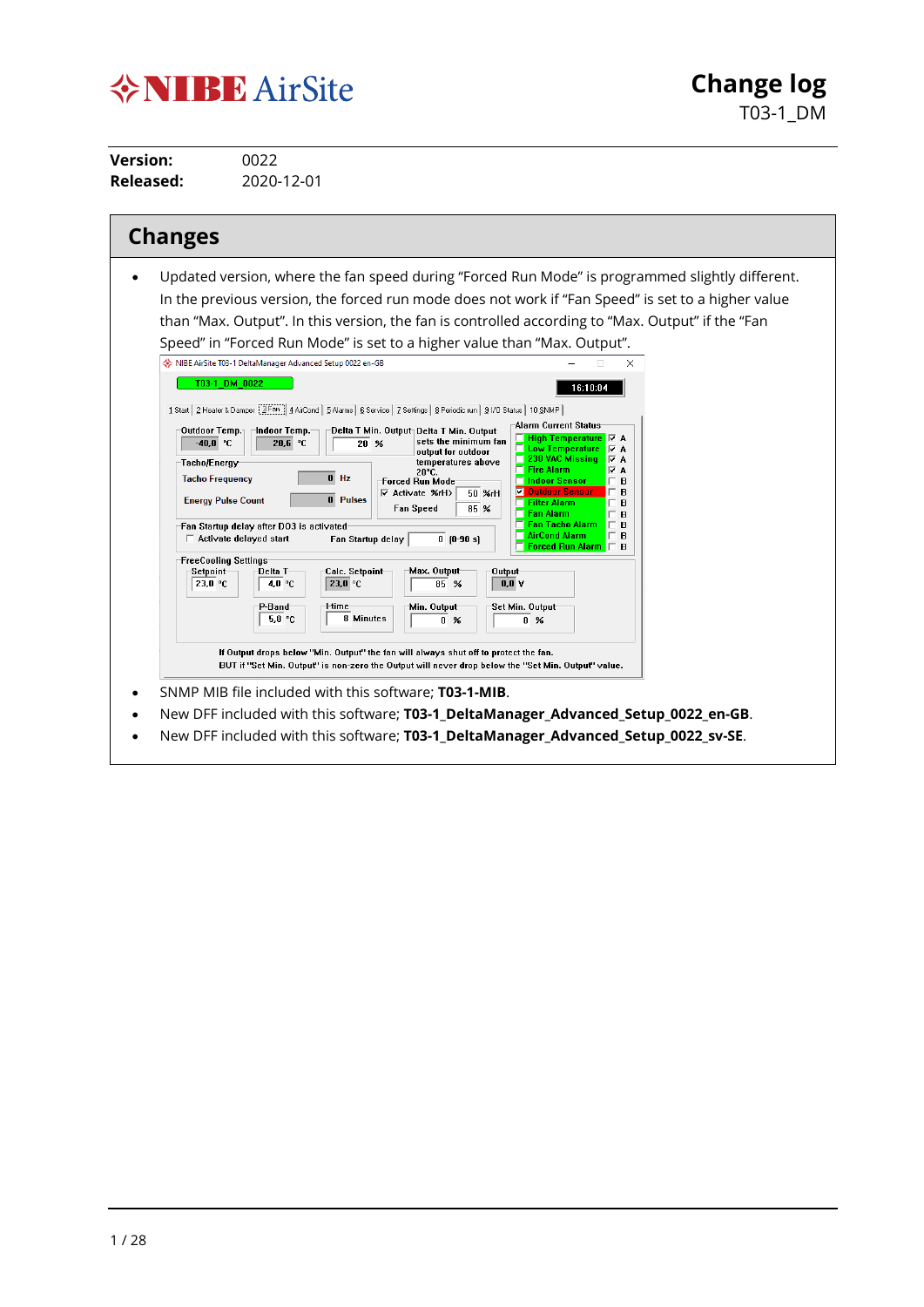# **VNIBE** AirSite

**Version:** 0021<br>**Released:** 2020-**Released:** 2020-11-12

| This version includes the possibility to force the fan operation due to high relative air humidity via<br>010V humidity sensor. Connect the humidity sensor to analog input AI4 (terminal B5 on the<br>circuit board). The user can set a value for %rH and Fan Speed. When the air relative humidity<br>exceeds the set value, the fan is forced to run at the set "Fan Speed", and the alarm "Forced Run<br>Alarm" will be activated.<br>NIBE AirSite T03-1 DeltaManager Advanced Setup 0021 en-GB<br>$\Box$<br>$\times$<br>T03-1 DM 0021<br>15:55:32<br>1 Start   2 Heater & Damper   3 Fan   4 AirCond   5 Alarms   6 Service   7 Settings   8 Periodic run   91/0 Status   10 SNMP<br>Alarm Current Status<br>Outdoor Temp.<br>Indoor Temp.<br>Delta T Min. Output Delta T Min. Output<br>□ High Temperature 区 A<br>sets the minimum fan<br>$-40,0$ °C<br>20,6 °C<br>$20 \t%$<br><b>Low Temperature</b><br>$\nabla$ A<br>output for outdoor<br>230 VAC Missing<br>$\nabla$ A<br>Tacho/Energy<br>temperatures above<br><b>Fire Alarm</b><br>l A<br>20°C.<br>$0$ Hz<br><b>Tacho Frequency</b><br><b>Indoor Sensor</b><br>Forced Run Mode<br>в<br>न<br><b>Outdoor Sensor</b><br>в<br><b>▽ Activate %rH&gt;</b><br>50 %rH<br>0 Pulses<br><b>Energy Pulse Count</b><br><b>Filter Alarm</b><br>в<br>85 %<br>Fan Speed<br><b>Fan Alarm</b><br>B<br><b>Fan Tacho Alarm</b><br>г<br>B<br>Fan Startup delay after DO3 is activated<br><b>AirCond Alarm</b><br>B<br>$\Box$ Activate delayed start<br>$0$ [0-90 s]<br>Fan Startup delay<br>Forced Run Alarm  <br>B.<br>FreeCooling Settings <sup>.</sup><br>Max. Output<br>Calc. Setpoint<br>Output<br>Setpoint<br>Delta T<br>23,0 °C<br>23.0 °C<br>4.0 °C<br>0.0V<br>85 %<br>Min. Output-<br>P-Band <sup>.</sup><br>l-time<br>Set Min. Output-<br>8 Minutes<br>5,0 °C<br>$0 \n\%$<br>$0 \times$<br>If Output drops below "Min. Output" the fan will always shut off to protect the fan.<br>BUT if "Set Min. Output" is non-zero the Output will never drop below the "Set Min. Output" value. |
|-----------------------------------------------------------------------------------------------------------------------------------------------------------------------------------------------------------------------------------------------------------------------------------------------------------------------------------------------------------------------------------------------------------------------------------------------------------------------------------------------------------------------------------------------------------------------------------------------------------------------------------------------------------------------------------------------------------------------------------------------------------------------------------------------------------------------------------------------------------------------------------------------------------------------------------------------------------------------------------------------------------------------------------------------------------------------------------------------------------------------------------------------------------------------------------------------------------------------------------------------------------------------------------------------------------------------------------------------------------------------------------------------------------------------------------------------------------------------------------------------------------------------------------------------------------------------------------------------------------------------------------------------------------------------------------------------------------------------------------------------------------------------------------------------------------------------------------------------------------------------------------------------------------------------------------------------------------------------------------------------------------------------------------------|
| SNMP MIB file included with this software; T03-1-MIB.                                                                                                                                                                                                                                                                                                                                                                                                                                                                                                                                                                                                                                                                                                                                                                                                                                                                                                                                                                                                                                                                                                                                                                                                                                                                                                                                                                                                                                                                                                                                                                                                                                                                                                                                                                                                                                                                                                                                                                                   |

**Change log**

T03-1\_DM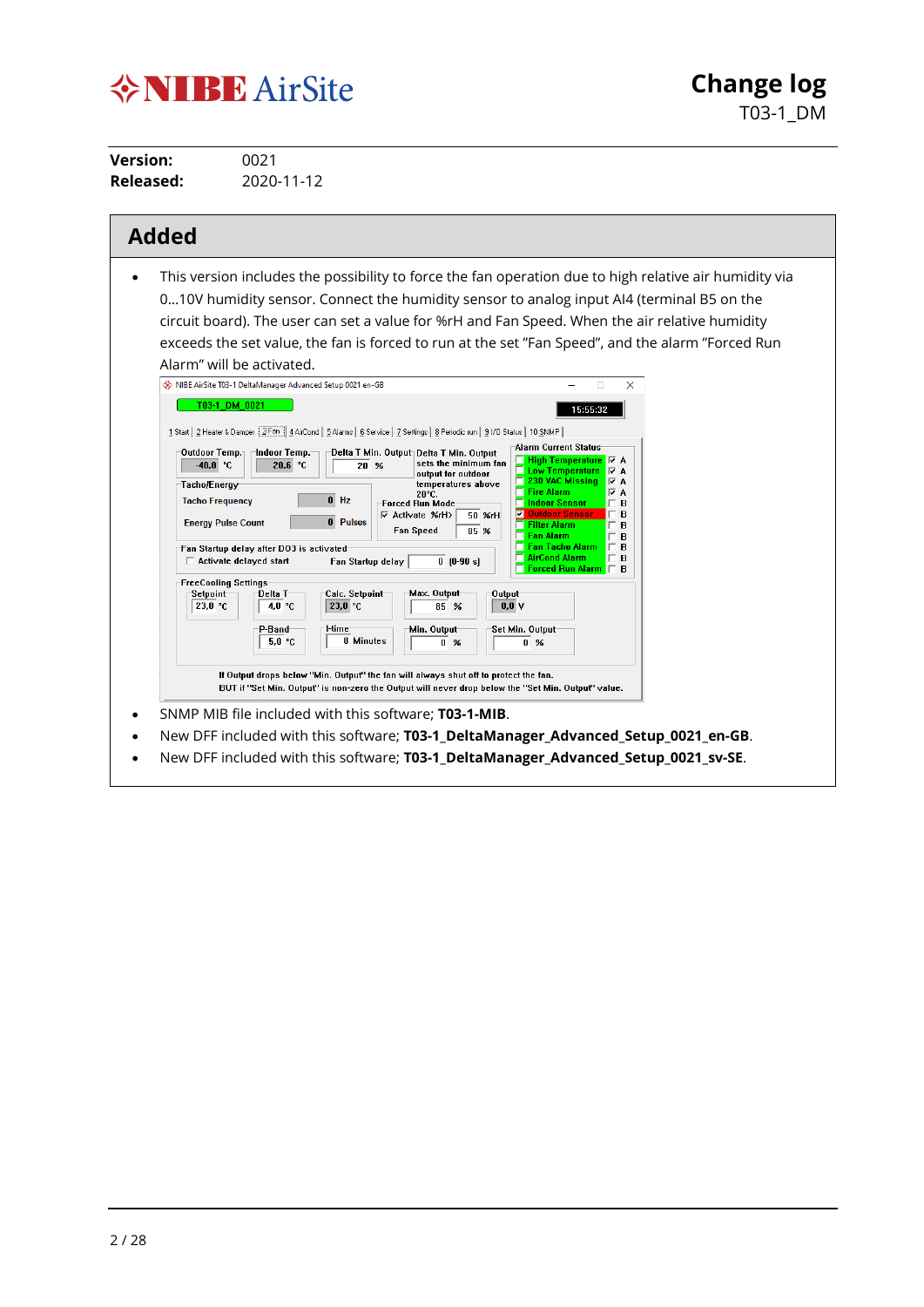

**Version:** 0020 **Released:** 2020-06-09

## **Added**

• This version includes funcionality for SNMP (GET and TRAP).

#### o **Readable values (GET):**

- **•** Outdoor temperature
- **Indoor temperature**
- **Heater Status (ON/OFF)**
- **Damper Status (ON/OFF)**
- Calculated setpoint
- **Fan Output**
- Max. Output
- **Tacho frequency**
- AirCond Start Temp.
- AirCond Mode (Connected/Not connected)

**Change log**

T03-1\_DM

- AirCond Status (ON/OFF)
- **Emergency Cooling (ON/OFF)**

#### o **Larmer (TRAPS):**

- A Alarm (General Alarm)
- B Alarm (General Alarm)
- High Temperature
- Low Temperature
- 230 VAC Missing
- Fire Alarm
- Indoor Temperature sensor
- Outdoor Temperature sensor
- Filter Alarm
- Fan Alarm
- AirCond Alarm
- SNMP MIB file included with this software; **T03-1-MIB**.
- New to this version is that we now also offer DFF in two languages: English and Swedish.
- New DFF included with this software; **T03-1\_DeltaManager\_Advanced\_Setup\_0020\_en-GB**.
- New DFF included with this software; **T03-1\_DeltaManager\_Advanced\_Setup\_0020\_sv-SE**.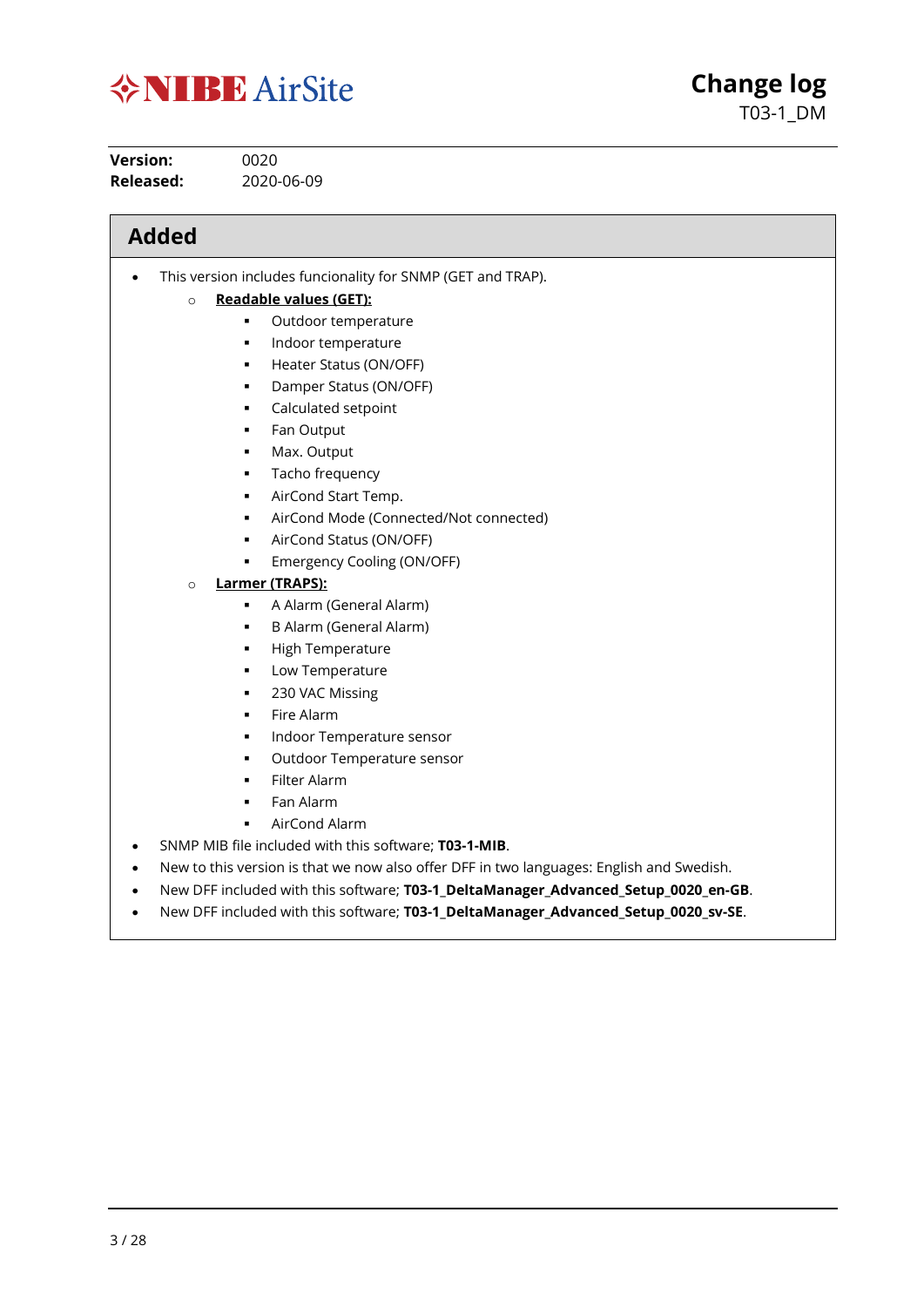

**Version:** 0019 **Released:** 2019-12-20

## **Changes**

• BETA version for testing new functionality.

## **Added**

• New DFF included with this software; **T03-1\_DeltaManager\_Advanced\_Setup\_0019\_en-GB**.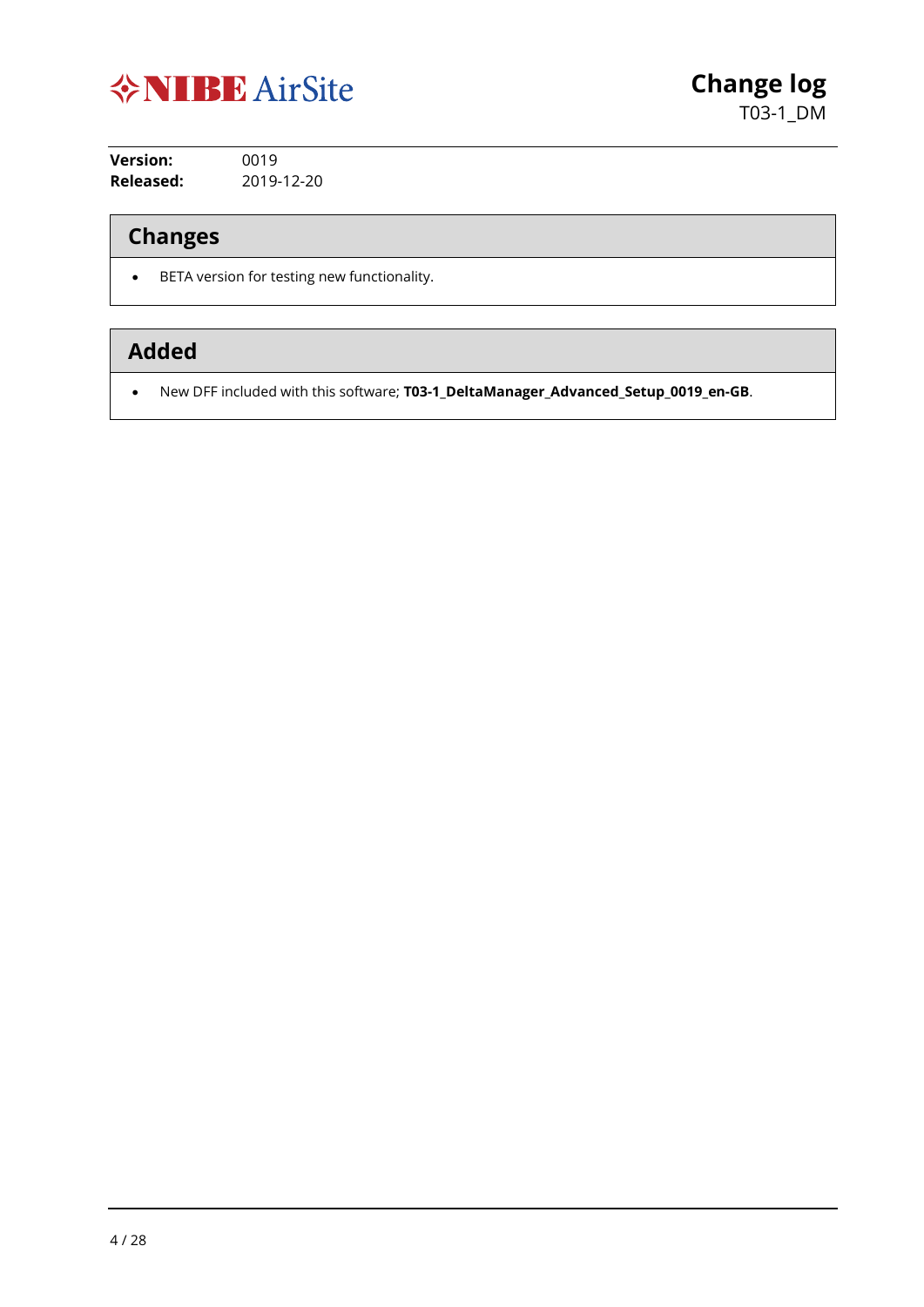

**Version:** 0018 **Released:** 2019-10-01

#### **Changes**

- Extra shut-off damper via DO3 will close in Test Mode, sequence 2.
- Extra shut-off damper via DO3 will close in Test Mode, sequence 3.

## **Added**

• New DFF included with this software; **DeltaManager\_Advanced\_Setup\_2019.0.18**.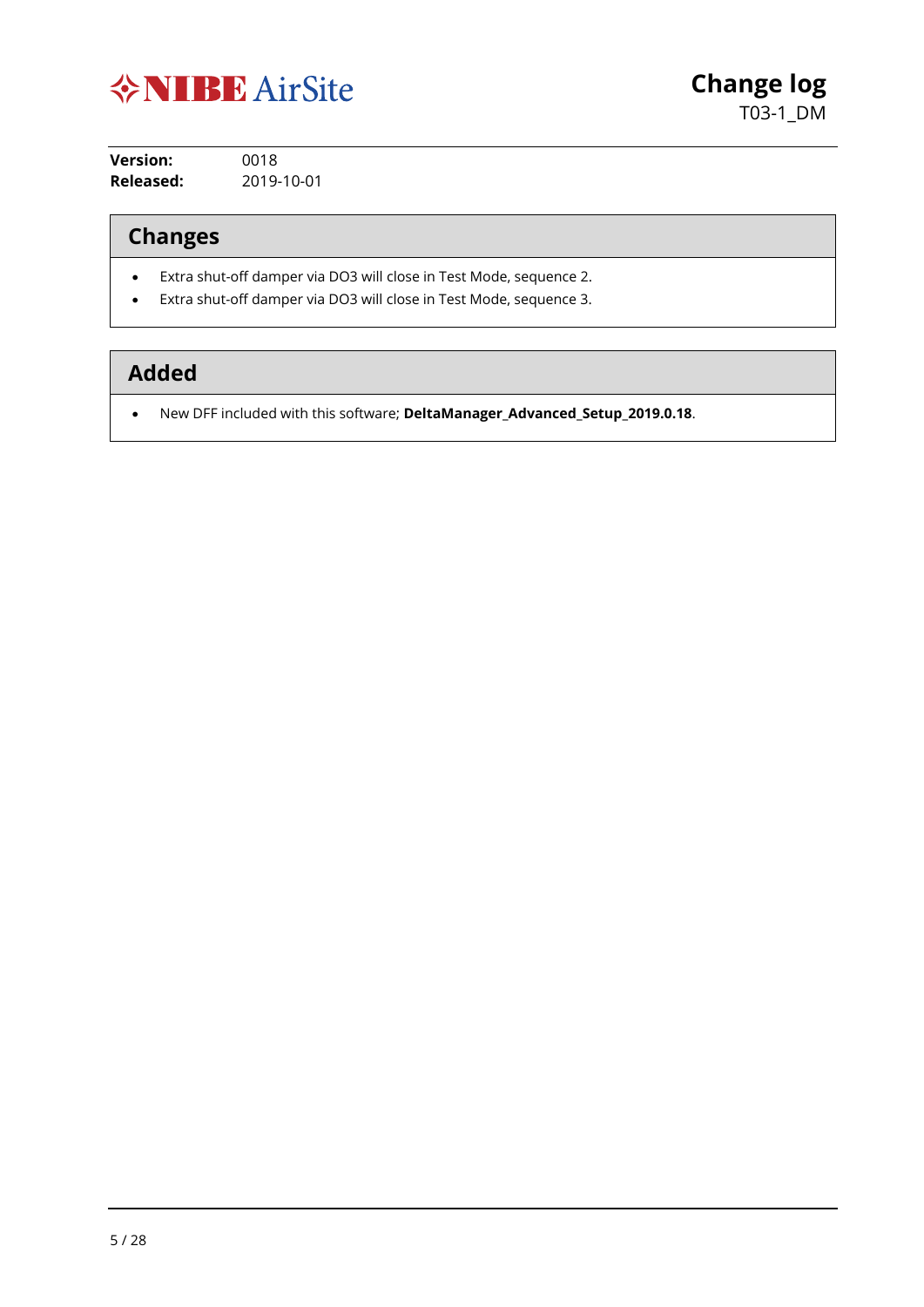

**Version:** 0017 **Released:** 2019-05-24

#### **Changes**

- Output DO3, which has been used for constant 24V output since version 0012, can now be used for an extra shut-off damper, which means that there are two different options in the DFF. The extra shut-off damper opens 0…90 seconds before the fan starts and will close at the same time as the fan stops. The function is activated on tab **3 Fan** in the DFF.
	- o Activate time-delayed fan start to simultaneously activate the function for extra shut-off damper via DO3.
	- o Disable time-delayed fan start to simultaneously activate the function for constant 24V output via DO3.

Fan Startup delay after DO3 is activated- $\overline{v}$  Activate delayed start  $30$   $[0-90 s]$ Fan Startup delay

• Fan alarm can now be obtained via DI1 Tacho input from fans using frequency output. The alarm will set when the frequency is lower than 5 Hz at the same time as the fan control signal exceeds 2V (20%). Time delay 10 s. The function is activated at tab **9 I/O Status** in the DFF.

- Software based on 0016P, which means that the functionality for periodic run is a part of the standard software for T03-1 DeltaManager from now on.
- Software based on 0016P, which means that the functionality for Alarm Priority choice is a part of the standard software for T03-1 DeltaManager from now on.
- New DFF included with this software; **DeltaManager\_Advanced\_Setup\_2019.0.17**, where the new functions are included as well as a brand-new tab (9) showing input/output status of digital and analog inputs/outputs;

| 1 Start   2 Heater & Damper   3 Fan   4 AirCond   5 Alarms   6 Service   7 Settings   8 Periodic run   9 I/O Status                                                                                                                                                                                                                                                         |                                                                                                                                                                                                                                                                                                                                      |
|-----------------------------------------------------------------------------------------------------------------------------------------------------------------------------------------------------------------------------------------------------------------------------------------------------------------------------------------------------------------------------|--------------------------------------------------------------------------------------------------------------------------------------------------------------------------------------------------------------------------------------------------------------------------------------------------------------------------------------|
| Digital Inputs (checked box=closed switch)                                                                                                                                                                                                                                                                                                                                  | Alarm Current Status                                                                                                                                                                                                                                                                                                                 |
| □ DI1 Use Tacho Fan Alarm<br>$\Box$ DI1 Tacho<br>$\nabla$ DI2 Fire/Mains Alarm<br>$\Box$ DI3 Energy Meter<br>$\Box$ DI4 AC Alarm<br>$\Box$ DI5 Fan Alarm<br>$\Box$ DI5 Inverted polarity<br>Digital Outputs (checked box=active output)<br>$\Box$ DO1 Heater<br>$\Box$ DO2 AC.<br><b><math>\overline{V}</math></b> DO3 Shutoff Damper or constant ON<br>$\nabla$ DO4 Damper | <b>Low Temperature V</b> A<br>$\Box$ 230 VAC Missing<br>$\nabla$ A<br><b>Fire Alarm</b><br>$\nabla$ A<br><b>Indoor Sensor</b><br>B<br><b>Outdoor Sensor</b><br>罓<br>$\Box$ B<br><b>Filter Alarm</b><br>$\overline{B}$<br>П.<br><b>Fan Alarm</b><br>$\overline{B}$<br><b>Fan Tacho Alarm</b><br>$\Box$ B<br>AirCond Alarm<br>$\Box$ B |
| Analog Inputs<br>Analog Output<br>$-40.0 °C$<br>Al1 Outdoor temp.  <br>AO1 Fan Control<br>0.0 V<br>22,7 °C<br>AI2 Indoor temp.                                                                                                                                                                                                                                              | Alarm Relay Outputs<br>$\nabla$ A-Alarm<br>$\Box$ B-Alarm<br>Checked=No alarm                                                                                                                                                                                                                                                        |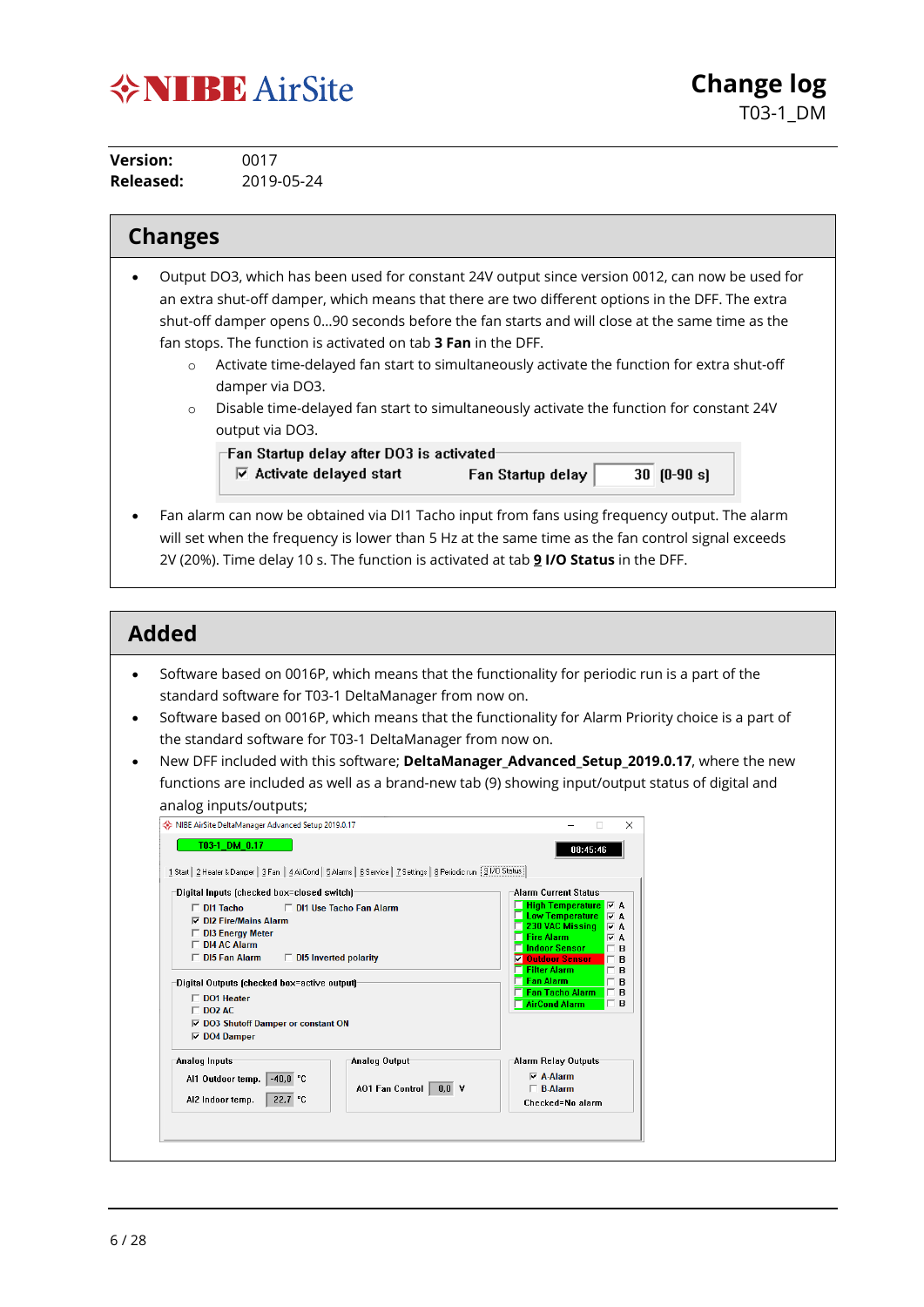

| <b>Version:</b> | 0016       |
|-----------------|------------|
| Released:       | 2017-06-15 |

## **Changes**

- Bug fix regarding Modbus TCP writing:
	- o Previously, the start address returned in the response frame when writing to EEPROM was masked with 0x7FFF, which means that it is not identical as is written to the system. Many systems expect an identical start address corresponding to the value written to the EEPROM. This is fixed in this version.

#### **Added**

• Software based on 0015.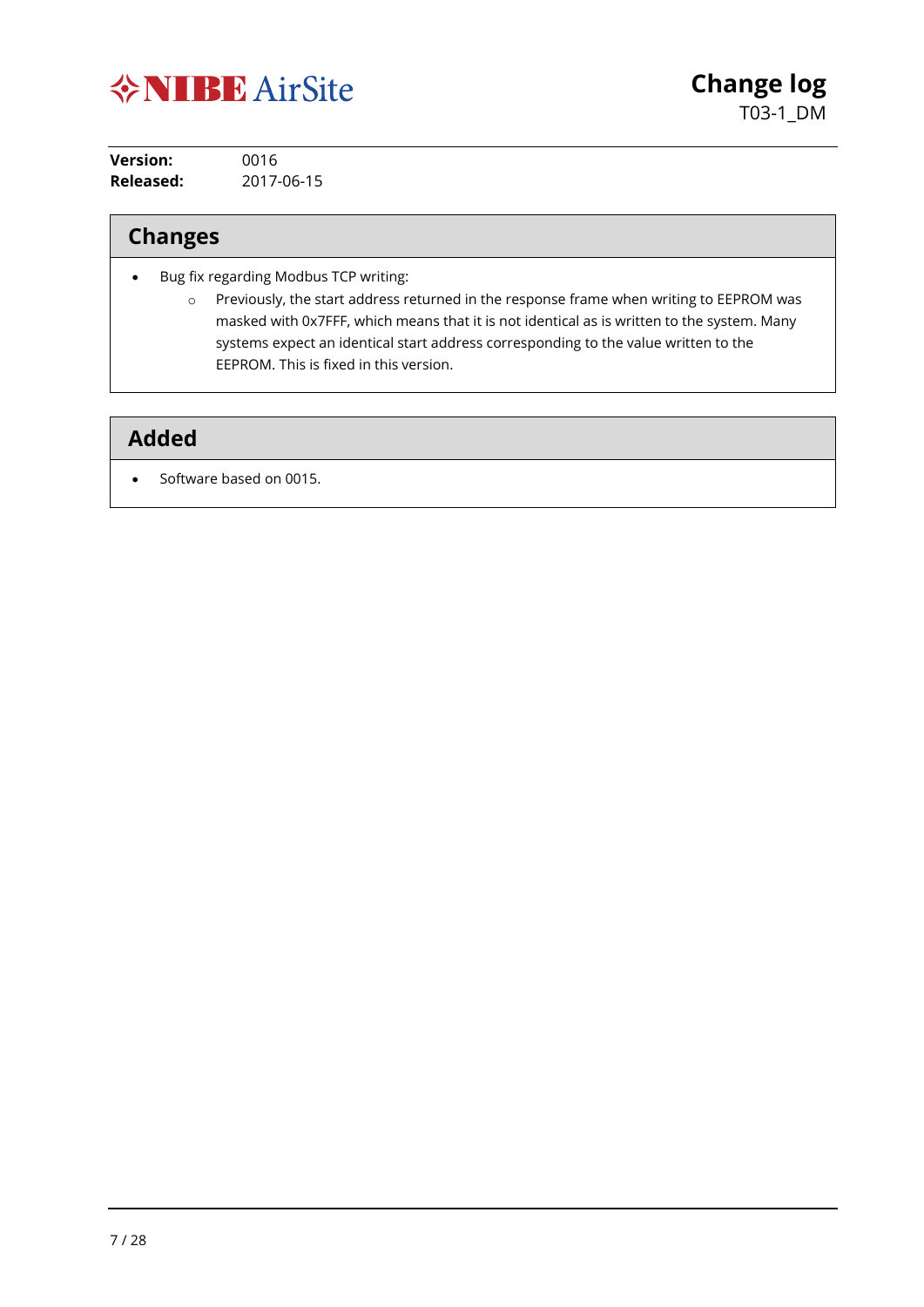

**Version:** 0016P **Released:** 2017-02-22

## **Changes**

• Bug fix regarding memory allocation in Modbus TCP and SIOX Net connections to T03-1.

## **Added**

• Software based on 0015P.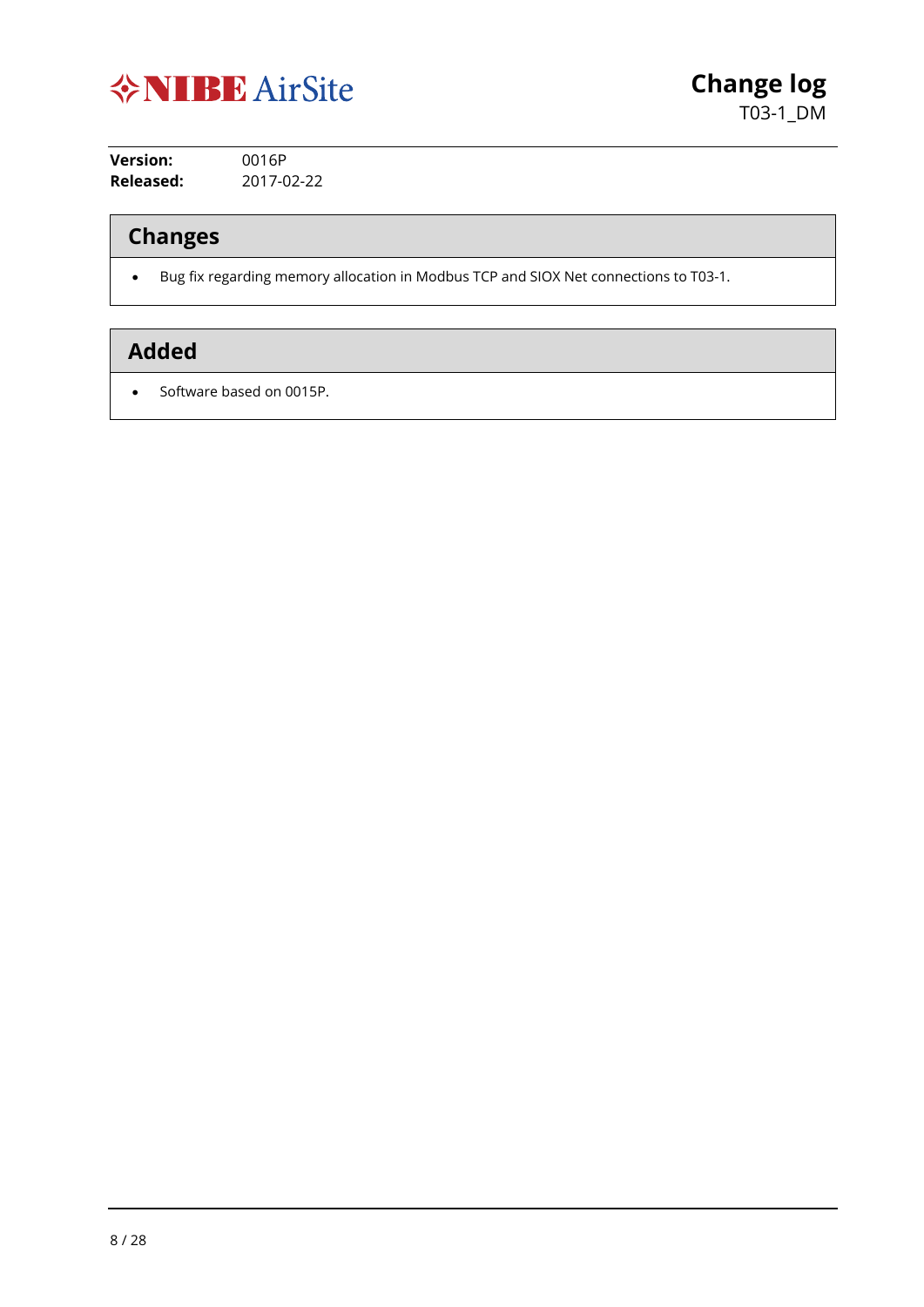

**Version:** 0015 **Released:** 2017-02-22

## **Changes**

• Bug fix regarding memory allocation in Modbus TCP and SIOX Net connections to T03-1.

## **Added**

• Software based on 0014.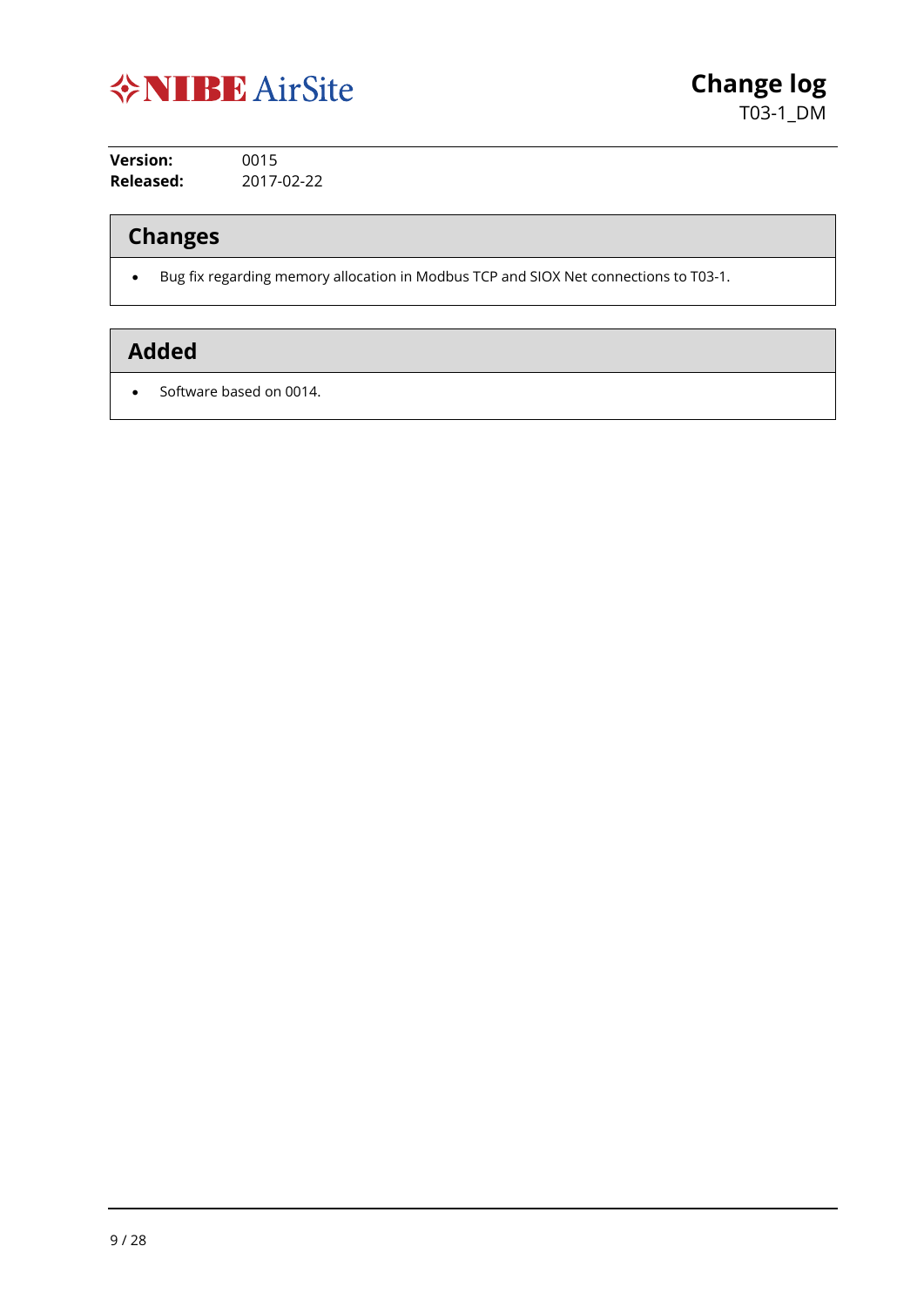

| <b>Version:</b> | 0015P      |
|-----------------|------------|
| Released:       | 2015-06-09 |

## **Changes**

- "Periodic run" has been changed so that it can now be set with different timing for specific days:
	- o It is now possible to set the "Max. speed" for each day (Monday-Sunday).
	- o Enter Start Hour and Stop Hour for the desired day.
	- o Enter desired "Max. speed" between the above set time points.

- In this version it is also possible to set Alarm Priority (A or B) for each specific alarm.
- Software based on 0014P.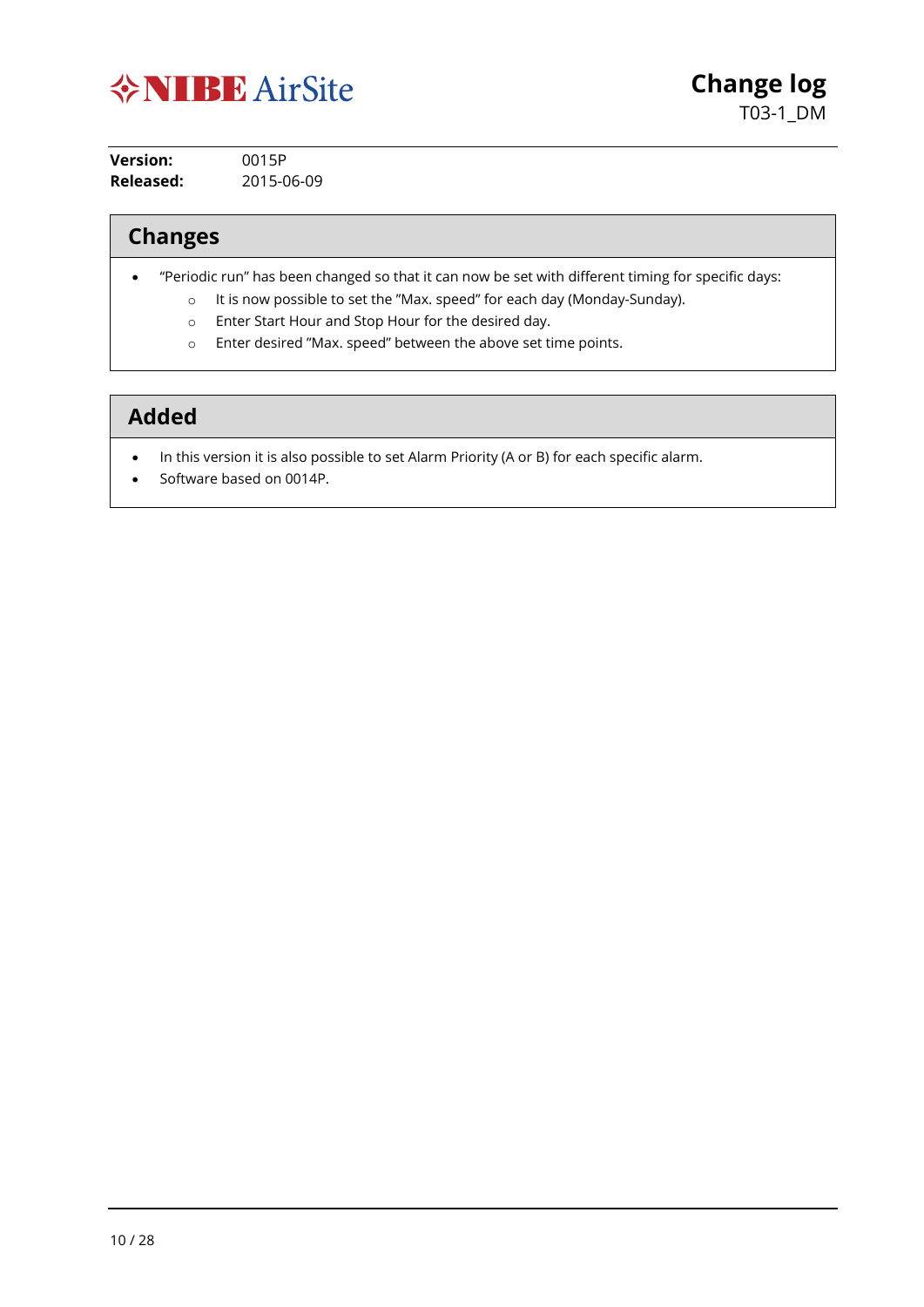

**Version:** 0014 / 0014P **Released:** 2014-11-05

**Changes**

• Handling of new MAC address ranges for the circuit board T03-1.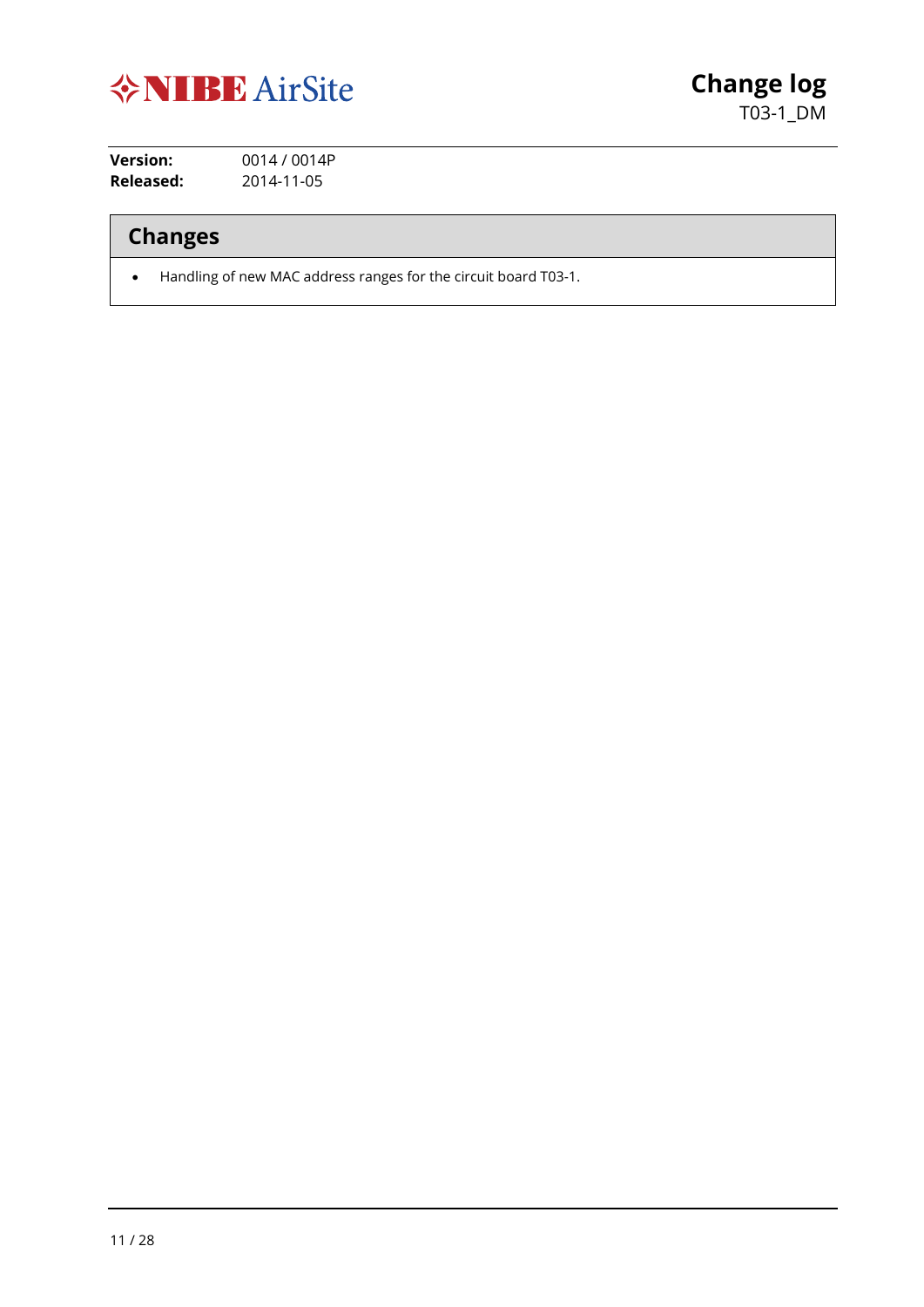

| <b>Version:</b> | 0013P      |
|-----------------|------------|
| Released:       | 2014-05-06 |

## **Changes**

• Various small fixes.

- Separate software based on 0013, but with functionality for "Periodic run". The function is described below:
	- o It is now possible to change "Max. speed" for the fan between a preset time frame.
	- o Enter Start Hour and Stop Hour.
	- o Enter desired "Max. speed" between the above set time points.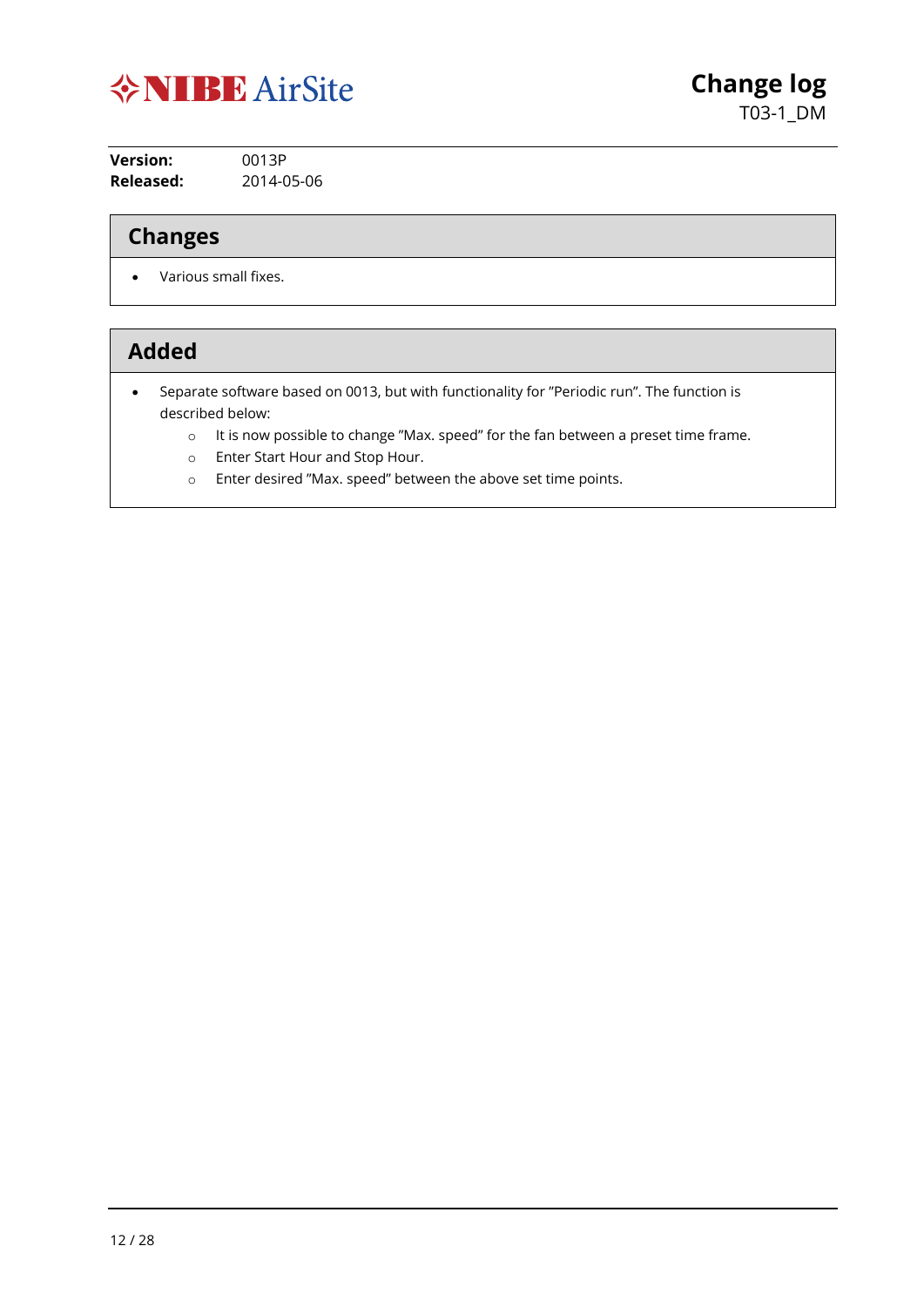

| Version:  | 0013-DI3   |
|-----------|------------|
| Released: | 2013-11-20 |

- Special version of 0013, where DI3 is used to force the fan to run at high speed.
	- o When closing the DI3 input switch, the fan is forced to run at full speed, while at the same time the damper will be forced (and stay) open.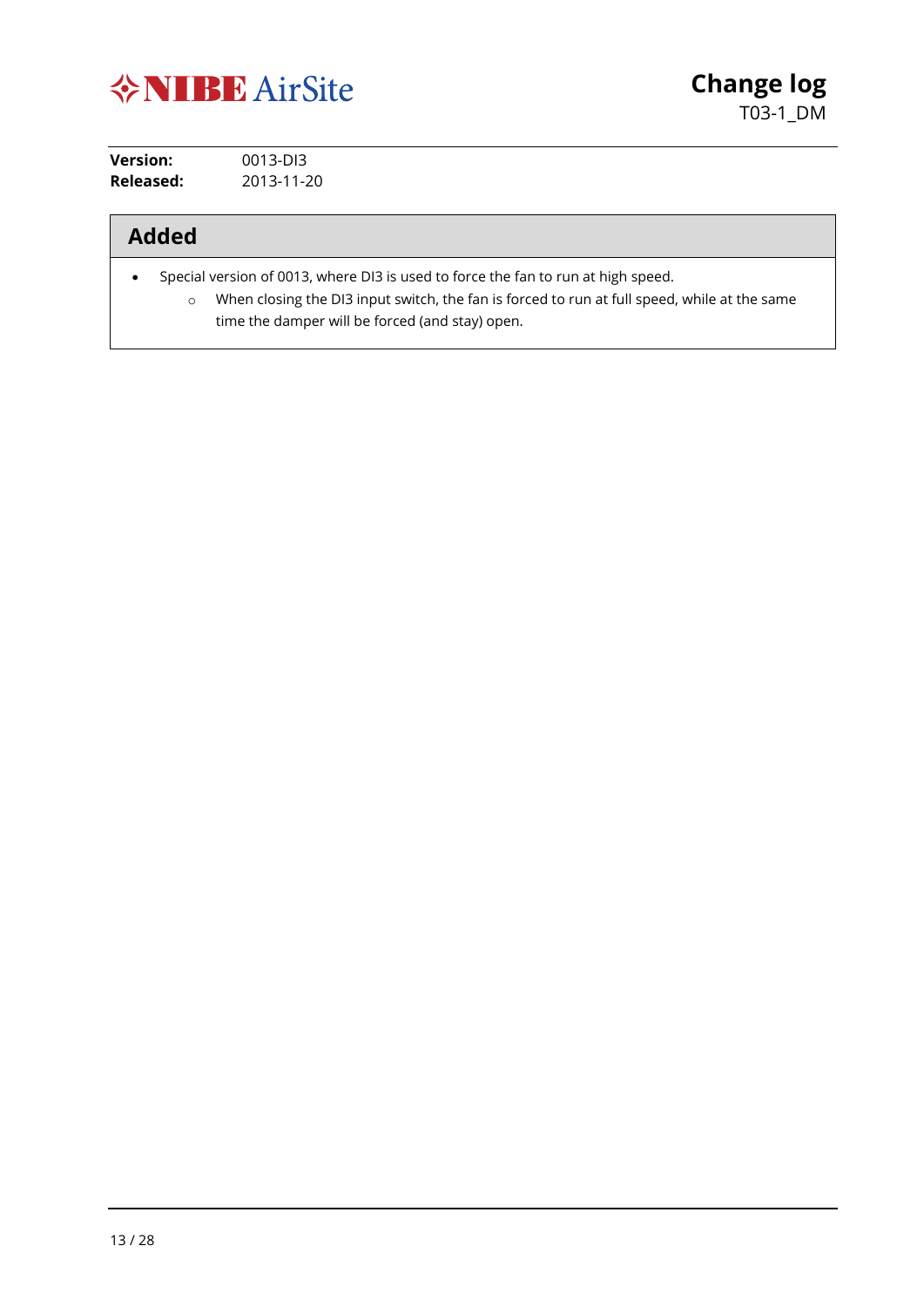

**Version:** 0013 **Released:** 2012-09-28

## **Changes**

• Damper/dampers connected via DO4 will now be held closed if AirCond Mode is active.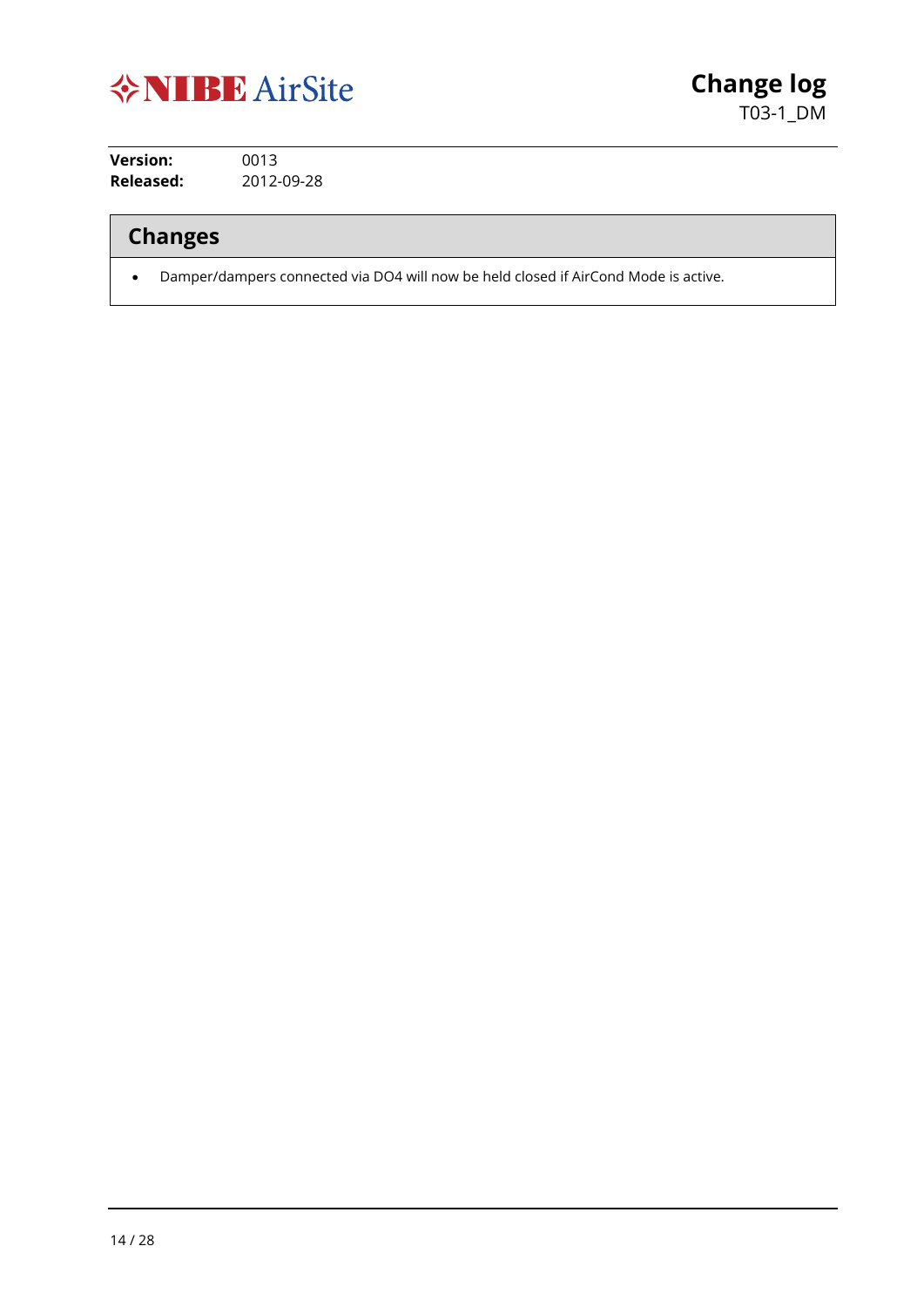

| Version:  | 0012       |
|-----------|------------|
| Released: | 2012-05-11 |

## **Changes**

• Digital output DO3 is constantly 24V, to be able to power supply an externally connected smoke detector.

## **Added**

• New DFF included in this software; **DeltaManager Advanced Setup 2012.06**.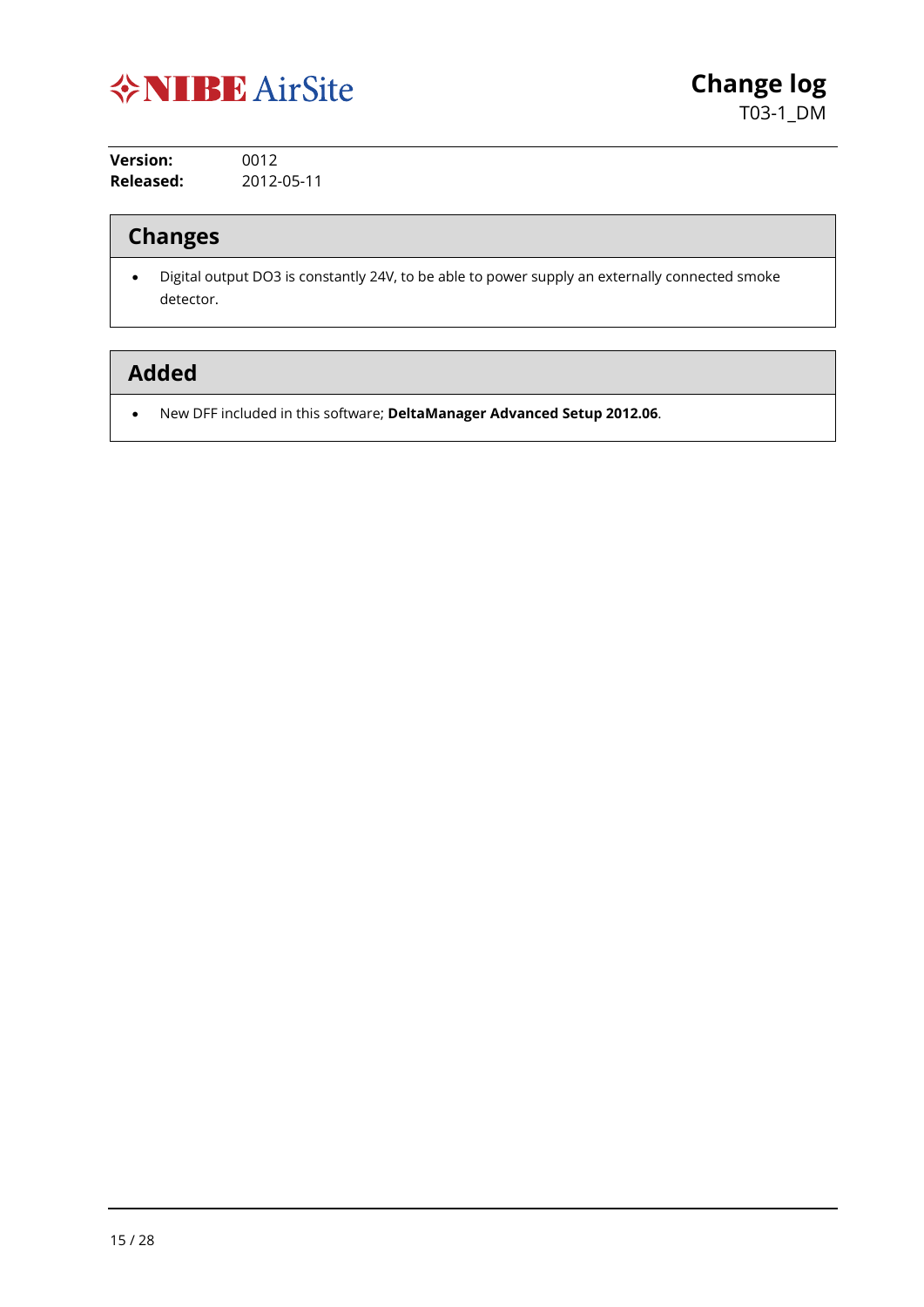

**Version:** 0011 **Released:** 2012-04-04

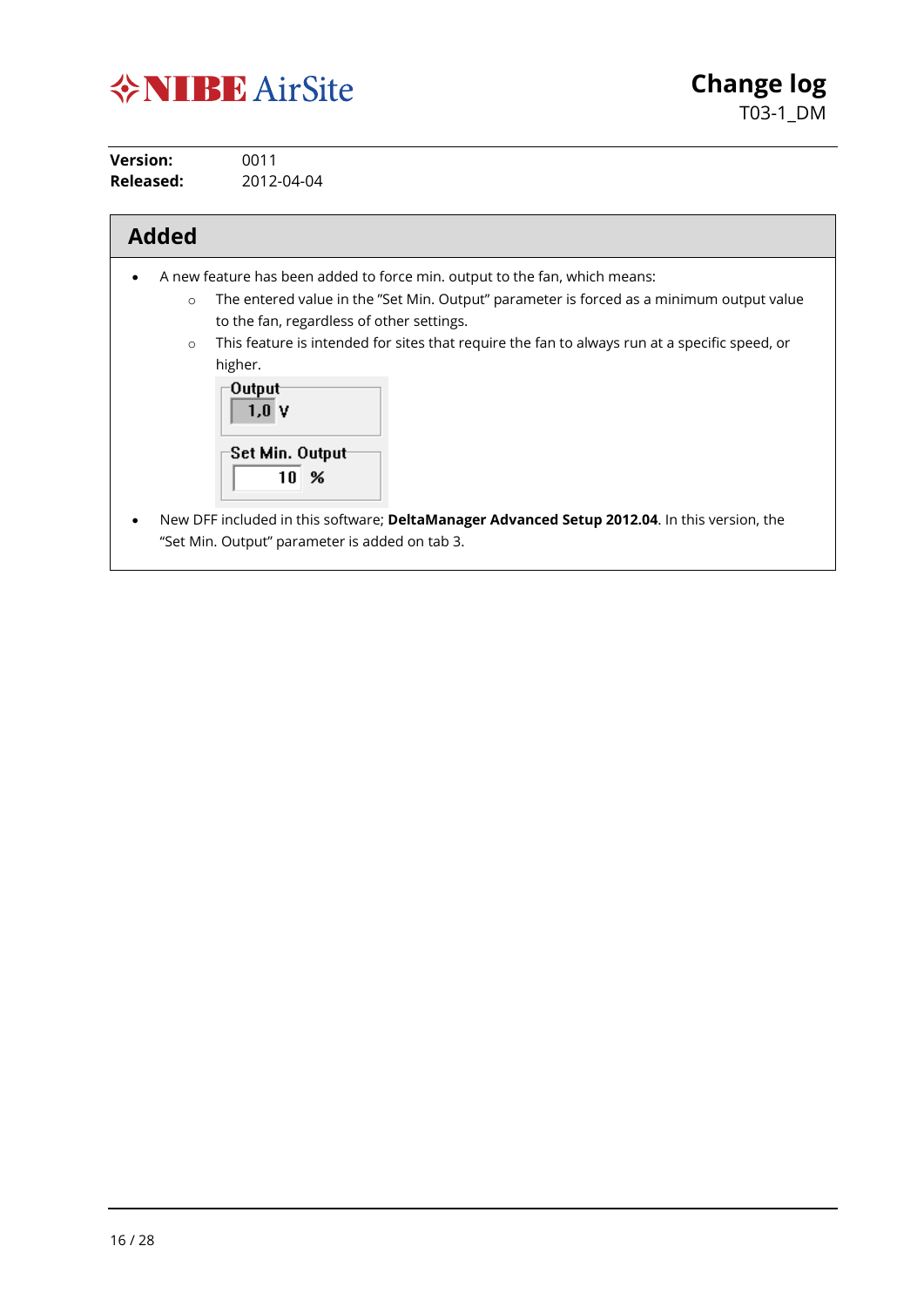

**Version:** 0010 med DeltaManager Advanced Setup 2011.11 **Released:** 2012-01-03

#### **Changes**

• No changes: this is still version 0010, but with a new DFF.

- Brand new reworked DFF is included with this software; **DeltaManager Advanced Setup 2011.11**. Contains many changes, including:
	- o Fewer tabs with easier access. Functionality remains the same.
	- o Number key shortcuts for all tabs. Hit 1 for 'Start', 2 for 'Heater & Damper' etc.
	- o Check box "Service Stop" under tab 'Start' moved to a Group box named "Service Stop Current Status" to make it easier to find and to improve the understanding of its function
	- $\circ$  Group box "DI5 (Fan alarm Polarity)" for DeltaMaster 10 removed. The function is now standard in 1066d softwares (DeltaManager software for DeltaMaster 10)
	- o Group box "SIOX" under tab 'Settings' removed
	- o "EEPROM Write Enable" moved to 'Settings'
	- o Group box "Status" in Group box "Electric Heater" under tab 'Heater & Damper' renamed to "Heater Status". Also "Heater OFF" in off-state for easier understanding
	- o New group box "Damper Status" in group box "Damper" under tab 'Heater & Damper'. Moved "Damper OPEN/CLOSED" here for easier understanding
	- o Group box "Fans (Free Cooling)" under tab 'Fan' renamed to "FreeCooling settings"
	- o Group box "AirCond Mode Status" under tab 'AirCond' renamed to "AirCond Mode" because it is a function to be selected, not a status indication. Two choices are available: "Cooler connected" or "Cooler not connected"
	- o "AirCond ON/OFF" renamed to "Cooler ON/OFF" in group box "AirCond Status" under tab 'AirCond'
	- o "Timer" in group box "Service Stop" under tab 'Service' renamed to "Service Stop OFF/Service Stop ON"
	- o Check box "Stop Application" removed
	- o Group box "Fan Start (Emergency Cooling)" renamed to "Emergency Cooling Fan Start"
	- o Check boxes in group box "Test mode" under the tab 'Service' moved to side and renamed to
	- o "Module Reset" renamed to "Module Restart" and moved to tab 'Settings'
	- o "Module is Silent" renamed to "No connection"
	- o Bug fixes for non-editable items.
	- o "AirCond Indoor Temperature Mode" renamed to "AirCond Indoor Temperature (Mode A)"
	- o "AirCond Outdoor Temperature Mode" renamed to "AirCond Outdoor Temperature (Mode  $B$ <sup>"</sup>
	- o Added system clock in the upper right corner
	- o Several design improvements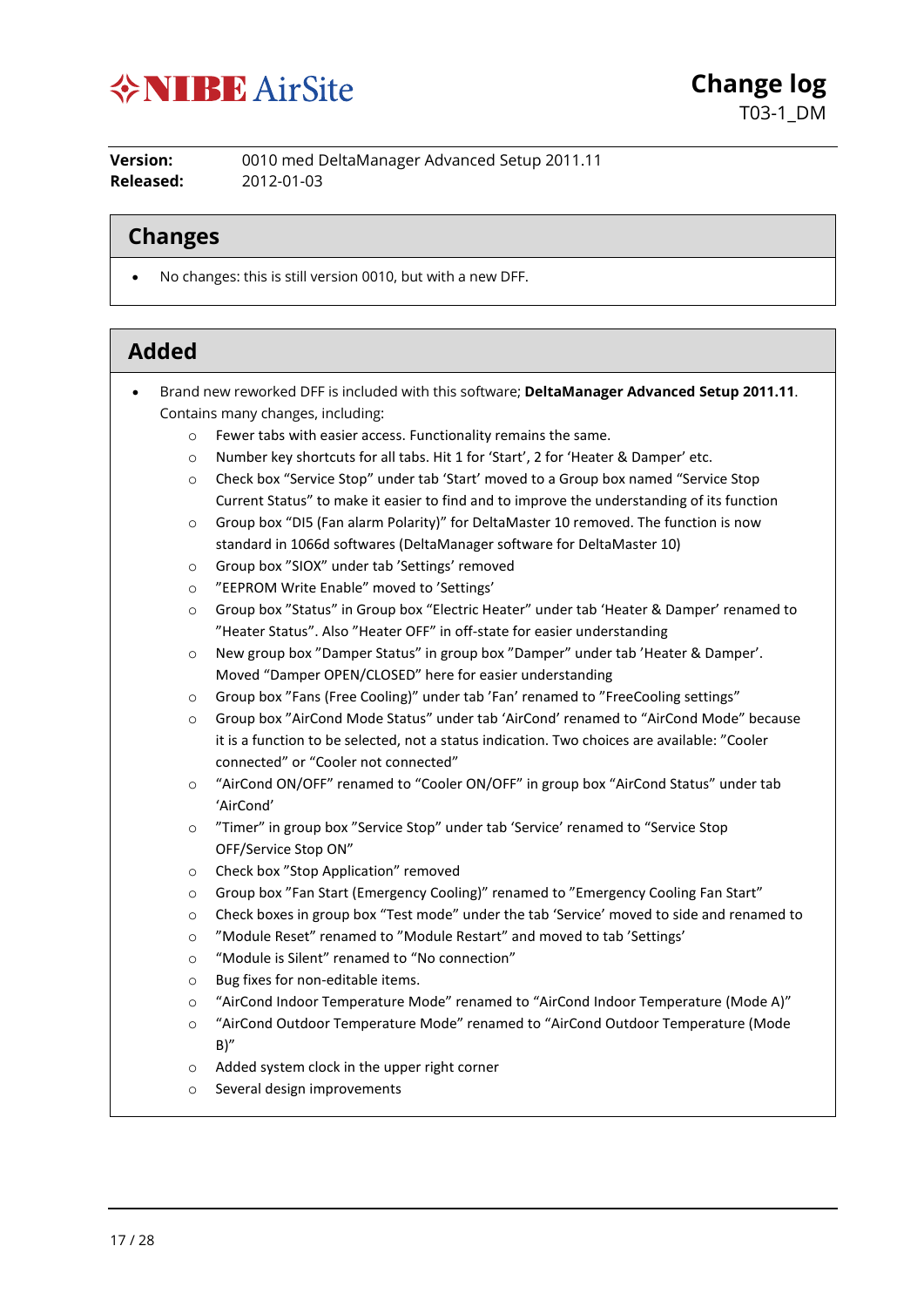

**Version:** 0010 **Released:** 2011-11-29

#### **Changes**

• Standard SIOX address is changed from address 60 to address 1.

#### **Added**

- DHCP functionality added, which means that the T03-1 DeltaManager will automatically send an IP address to the connecting computer via DHCP. This is added to simplify the connection for service technicians.
- If the DHCP functionality is not desired (for example, if the DeltaManager is permanently connected to a local network), the function can be disabled on the **IP-Setup** tab in the DFF: DHCP Enable/Disable-

**▽ DHCP Disabled** 

• New DFF is included with this software; **T03-1\_DM\_Advanced\_Setup\_0.10**. In this version, functionality for "DHCP Enable/Disable" is added on the **IP-Setup** tab.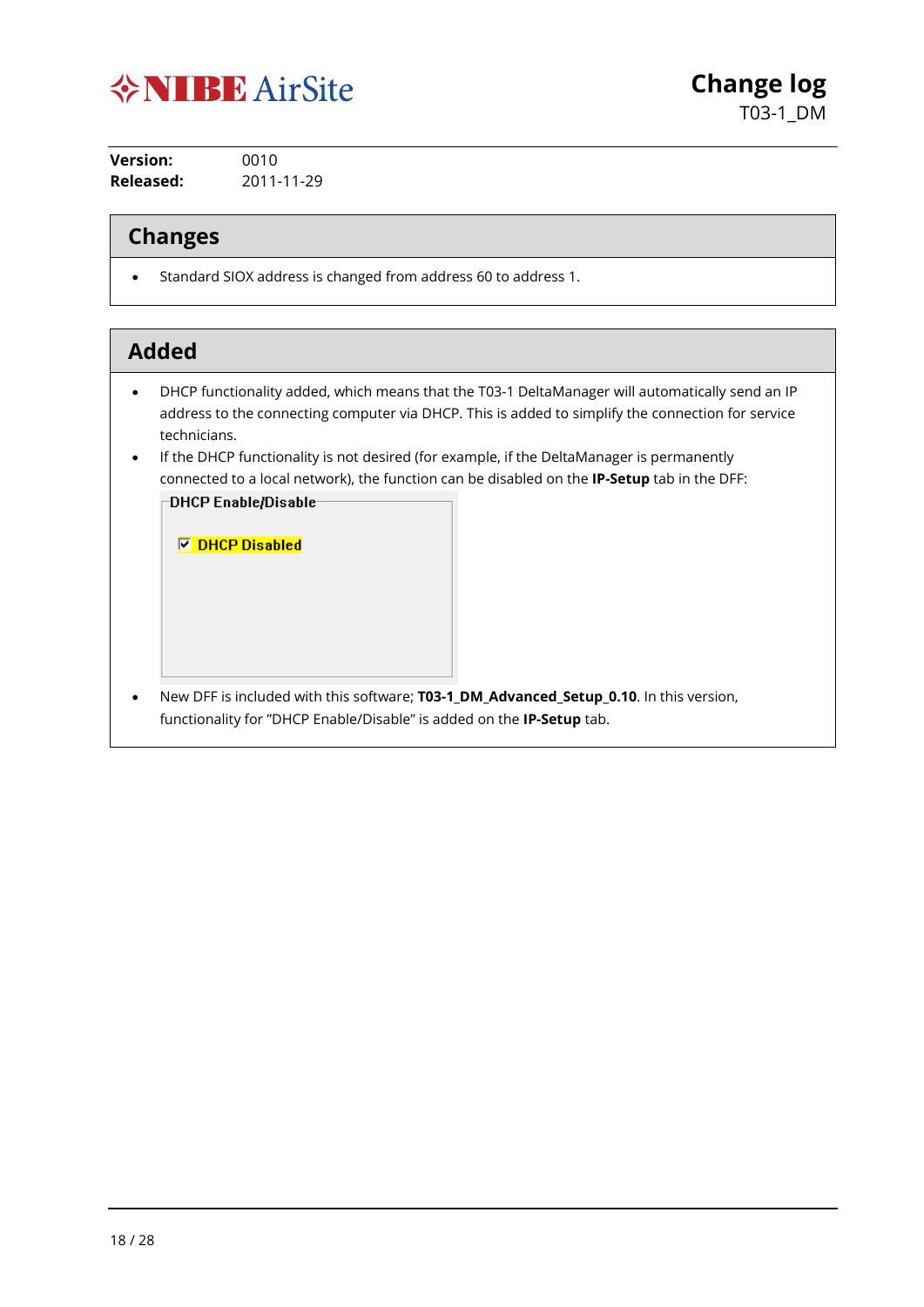

**Version:** 0009-DHCP **Released:** 2011-10-19

## **Added**

• BETA-version for testing of new DHCP functionalities.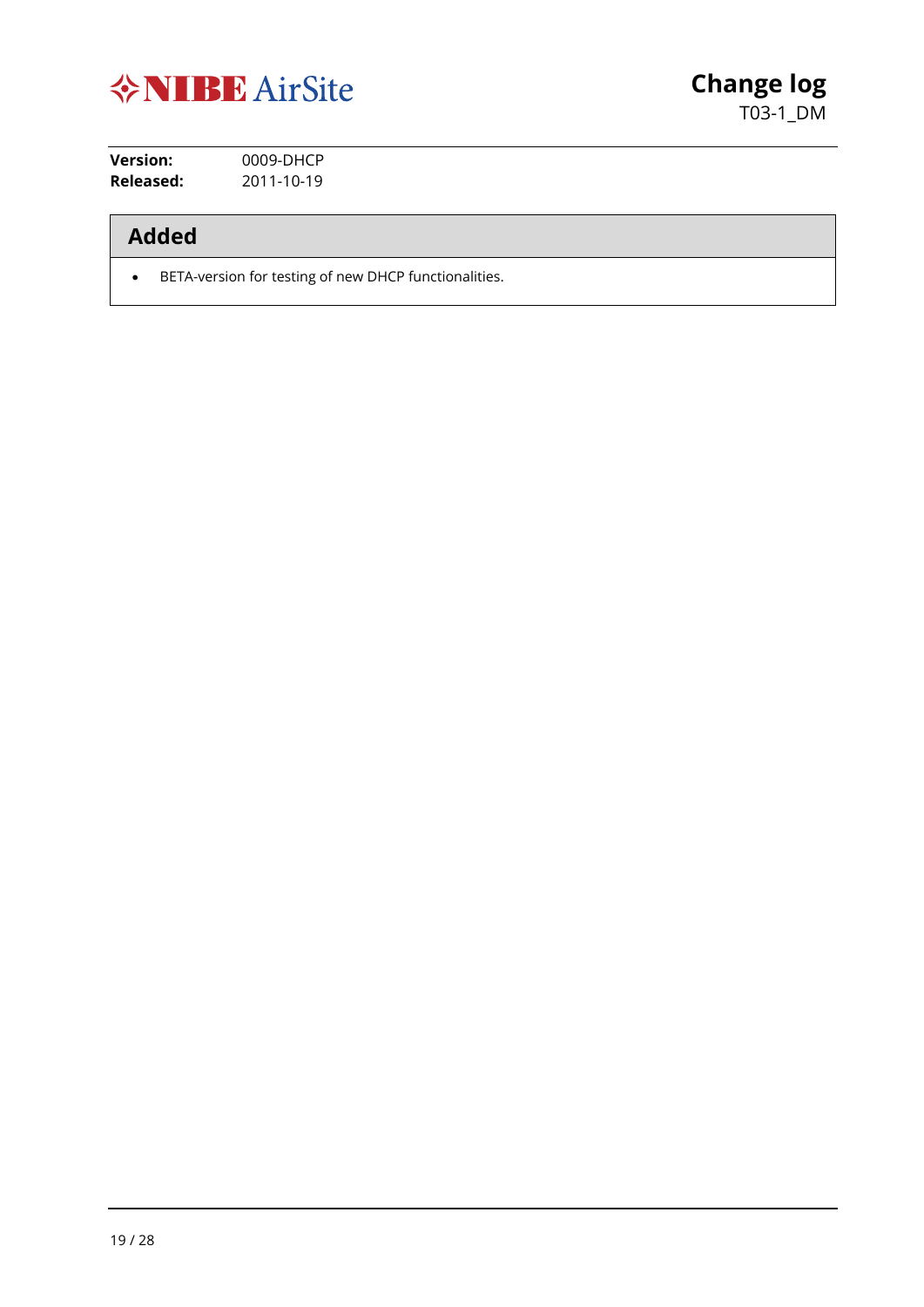

**Version:** 0009 **Released:** 2011-05-18

## **Changes**

• Bug fix that includes A-alarm Reset when scrolling between Test Sequence step 4 to 3 or 2.

## **Added**

• New DFF included in this software; **T03-1\_DM\_Advanced\_Setup\_09**.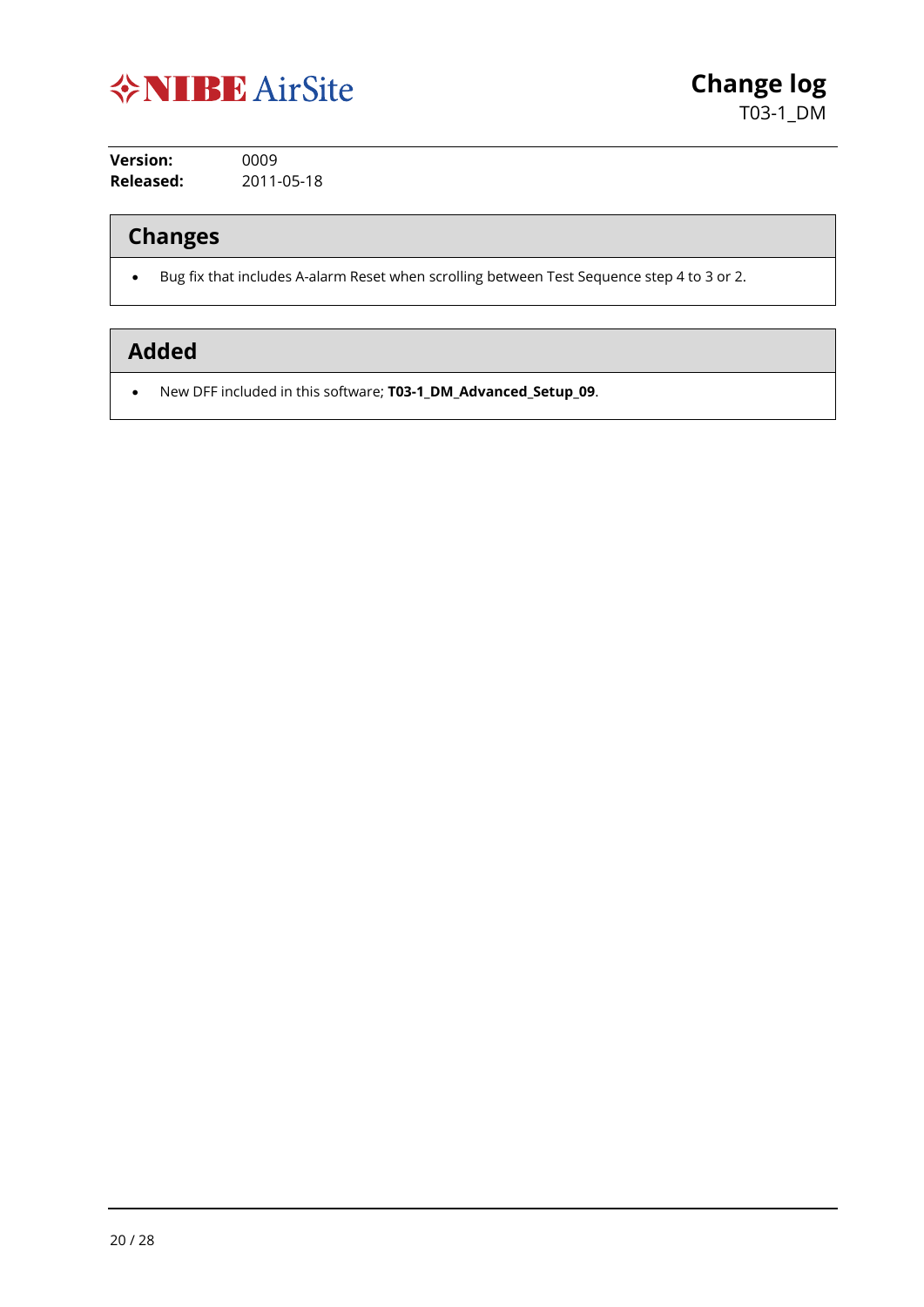

**Version:** 0008 **Released:** 2011-05-12

## **Changes**

• EEWRITE no longer needs to be set to change the clock in the T03-1 DeltaManager. Just stop the clock, enter the new time, and then start the clock again.

## **Added**

• New DFF is included in this software; **T03-1\_DM\_Advanced\_Setup\_08**.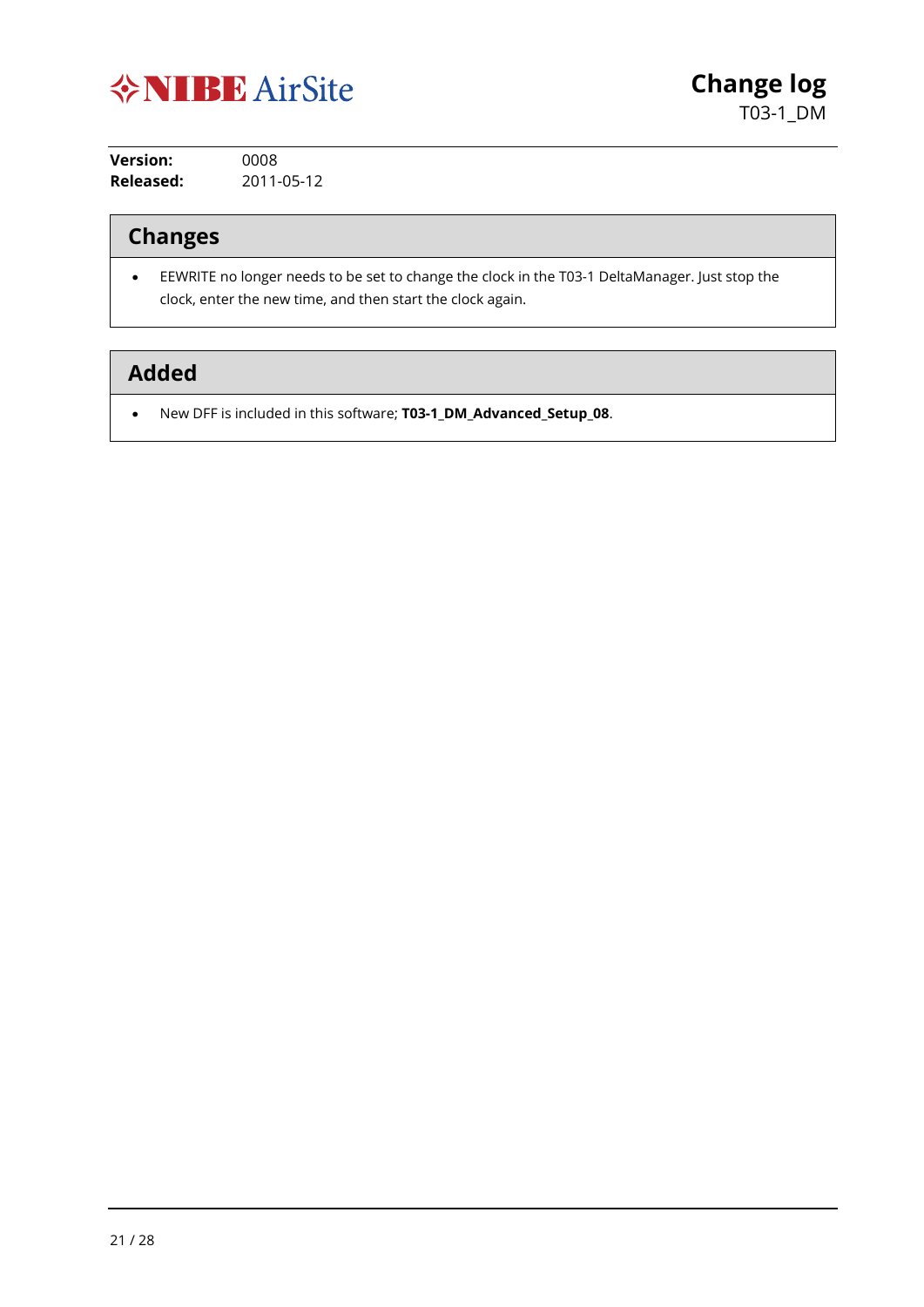

**Change log** T03-1\_DM

**Version:** 0007 **Released:** 2011-05-10

## **Changes**

- Accelerated restart sequence when restart is requested via SIOX Net.
- Modified energy measurement so that values are reflected in "Atomic MSW/LSW".
- Bug fixes in AO regulator.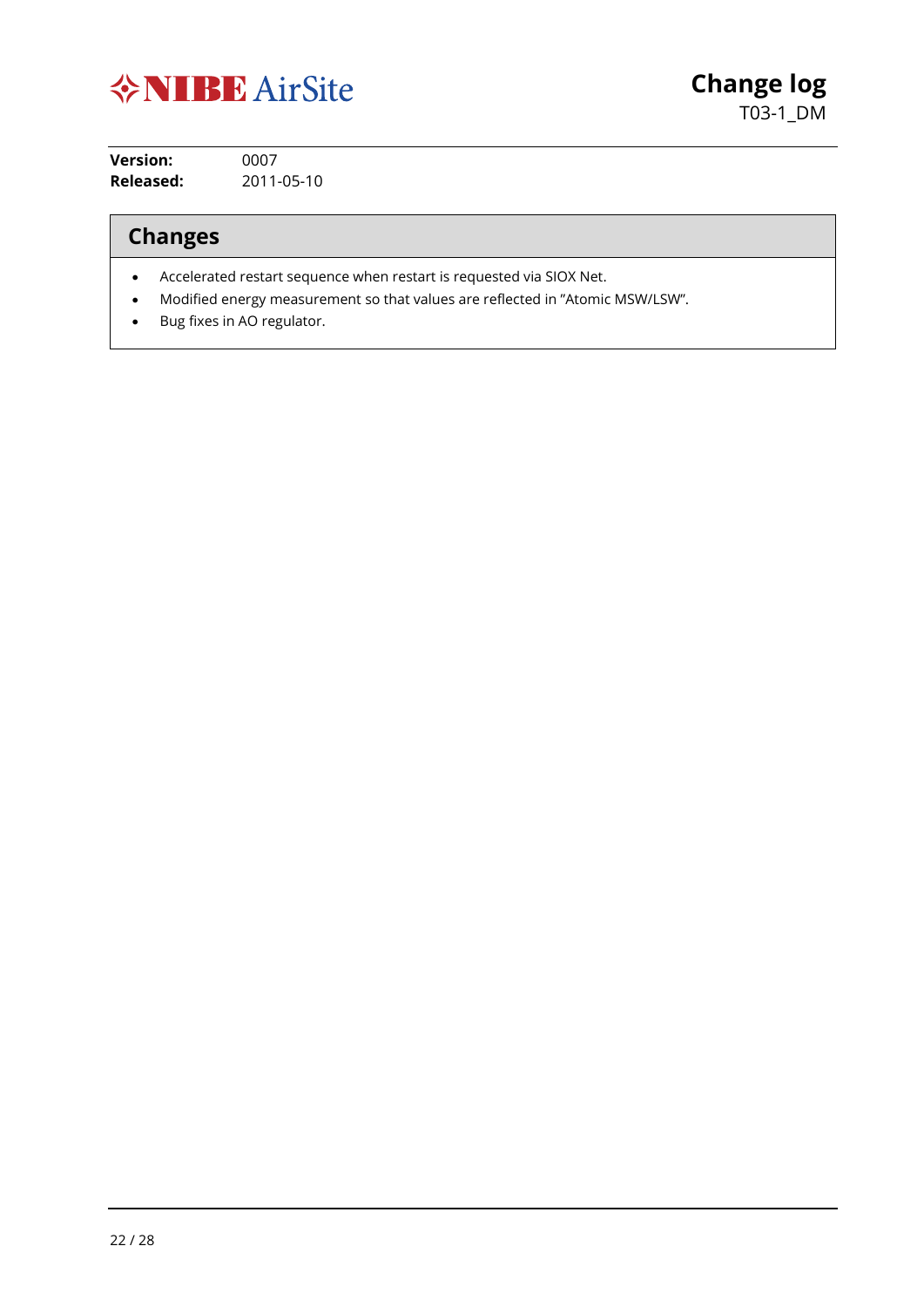

**Version:** 0006 **Released:** 2011-04-14

## **Changes**

• Various small fixes.

## **Added**

• New DFF included in this software; **T03-1\_DM\_Advanced\_Setup\_06**.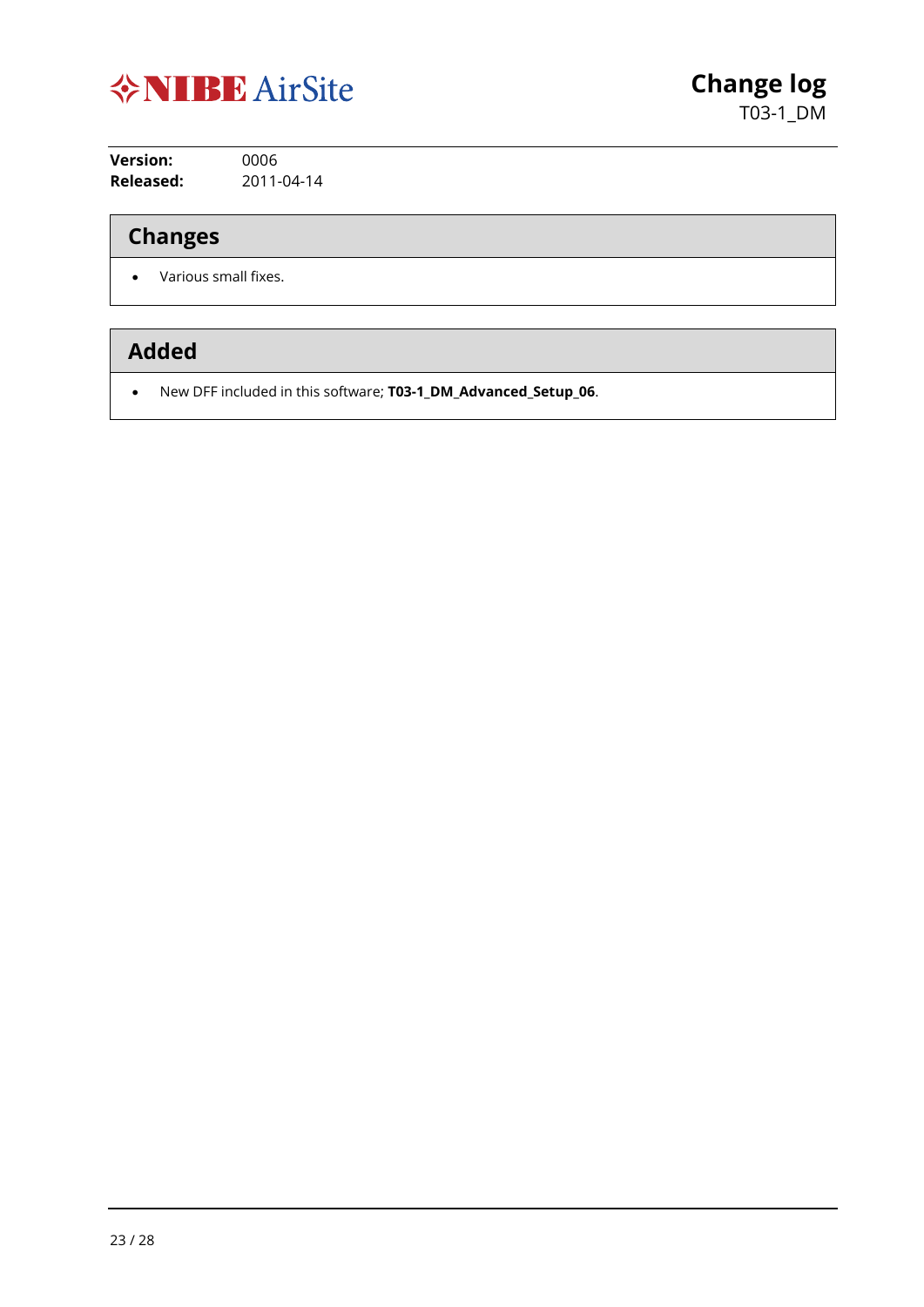

**Version:** 0005 **Released:** 2011-04-13

## **Changes**

• Various small fixes.

- Logging of data and alarms.
- Fine trim of RTC clock.
- New DFF is included in this software; **T03-1\_DM\_Advanced\_Setup\_05**.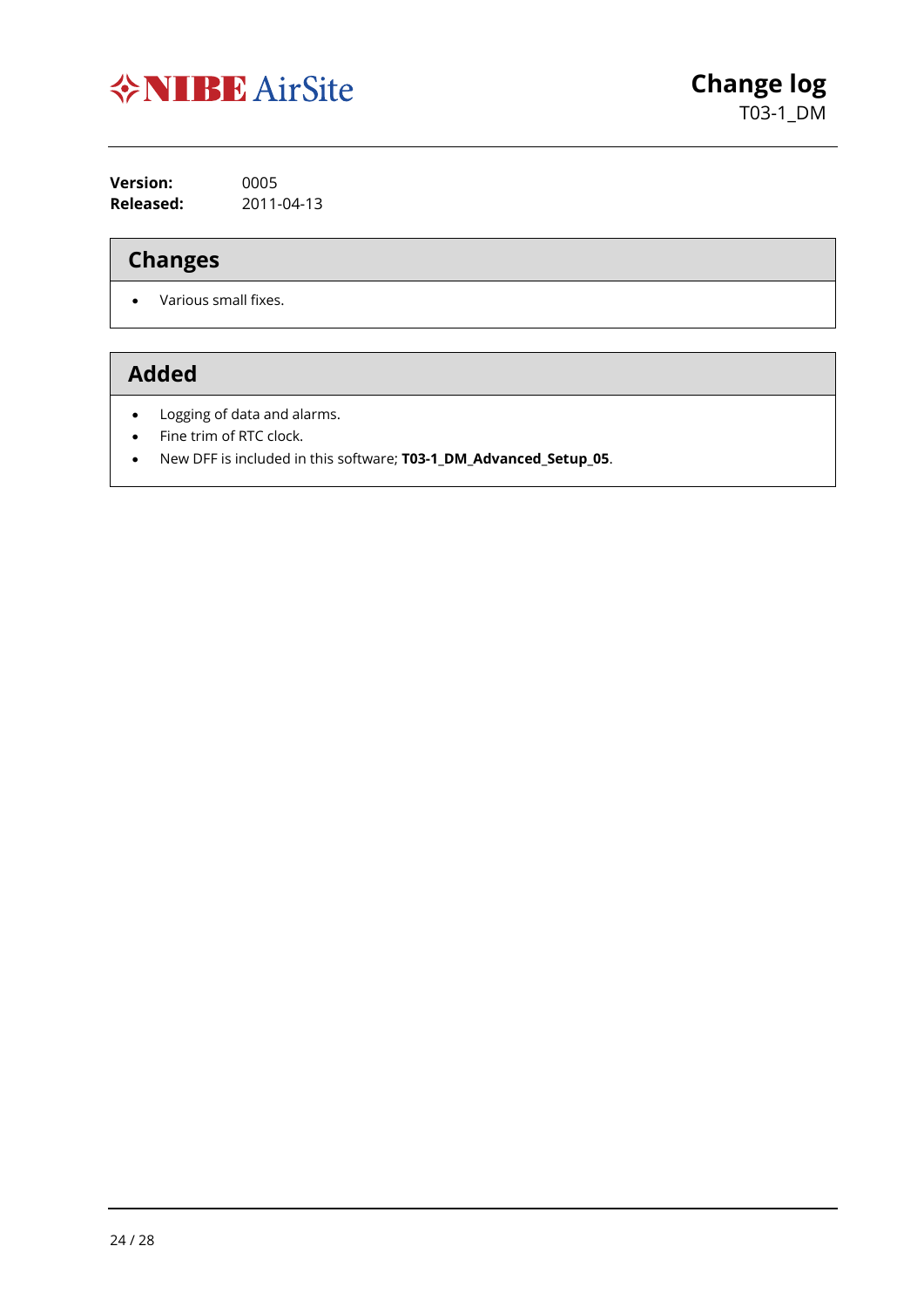

**Version:** 0004<br>**Released:** 2011-**Released:** 2011-04-07

## **Added**

• EEPROM test added.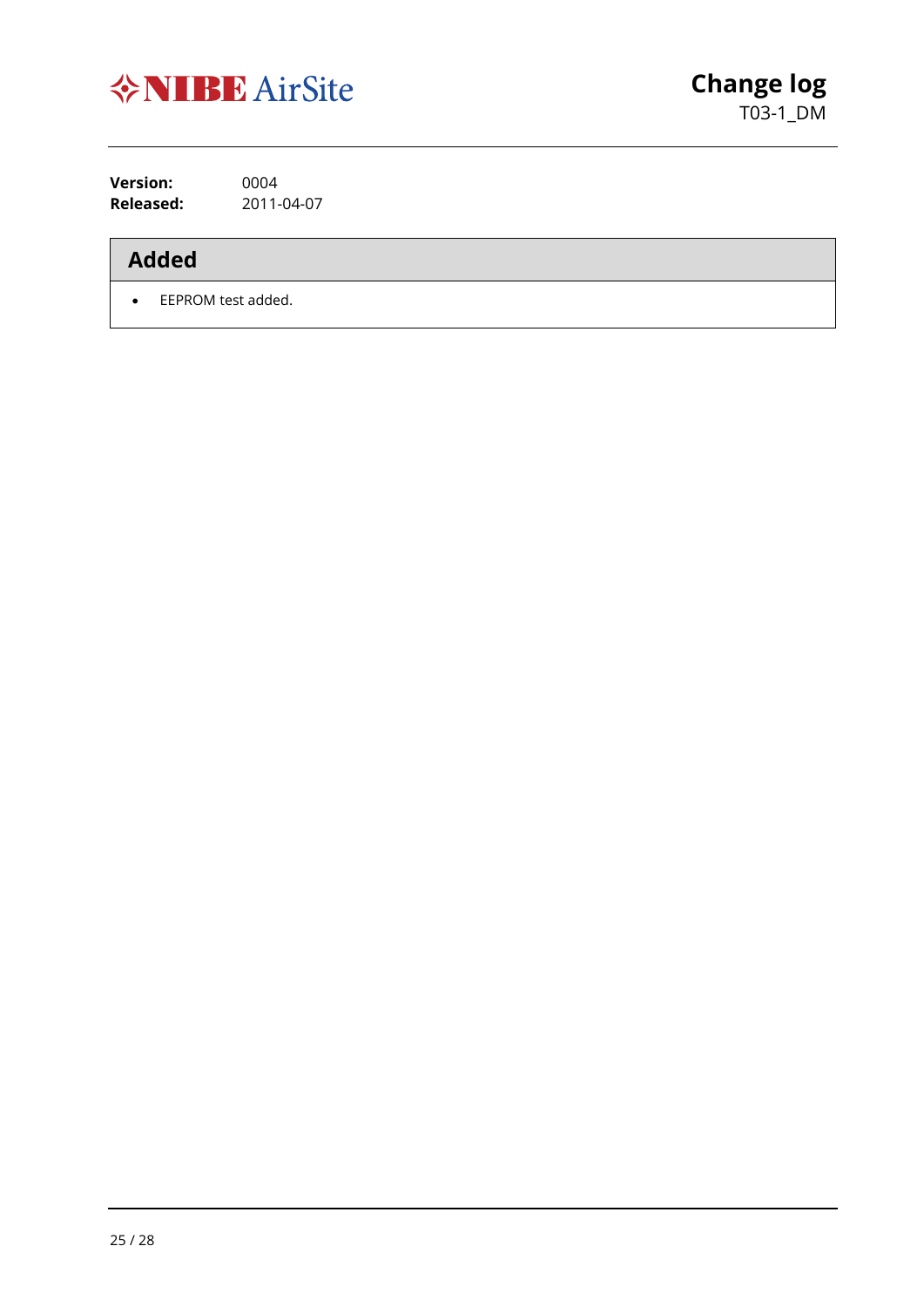

**Version:** 0003 **Released:** 2011-04-05

#### **Changes**

• Bug fix regarding heat activation; In case of temperature sensor failure, the heater must be kept in off state. This is now fixed.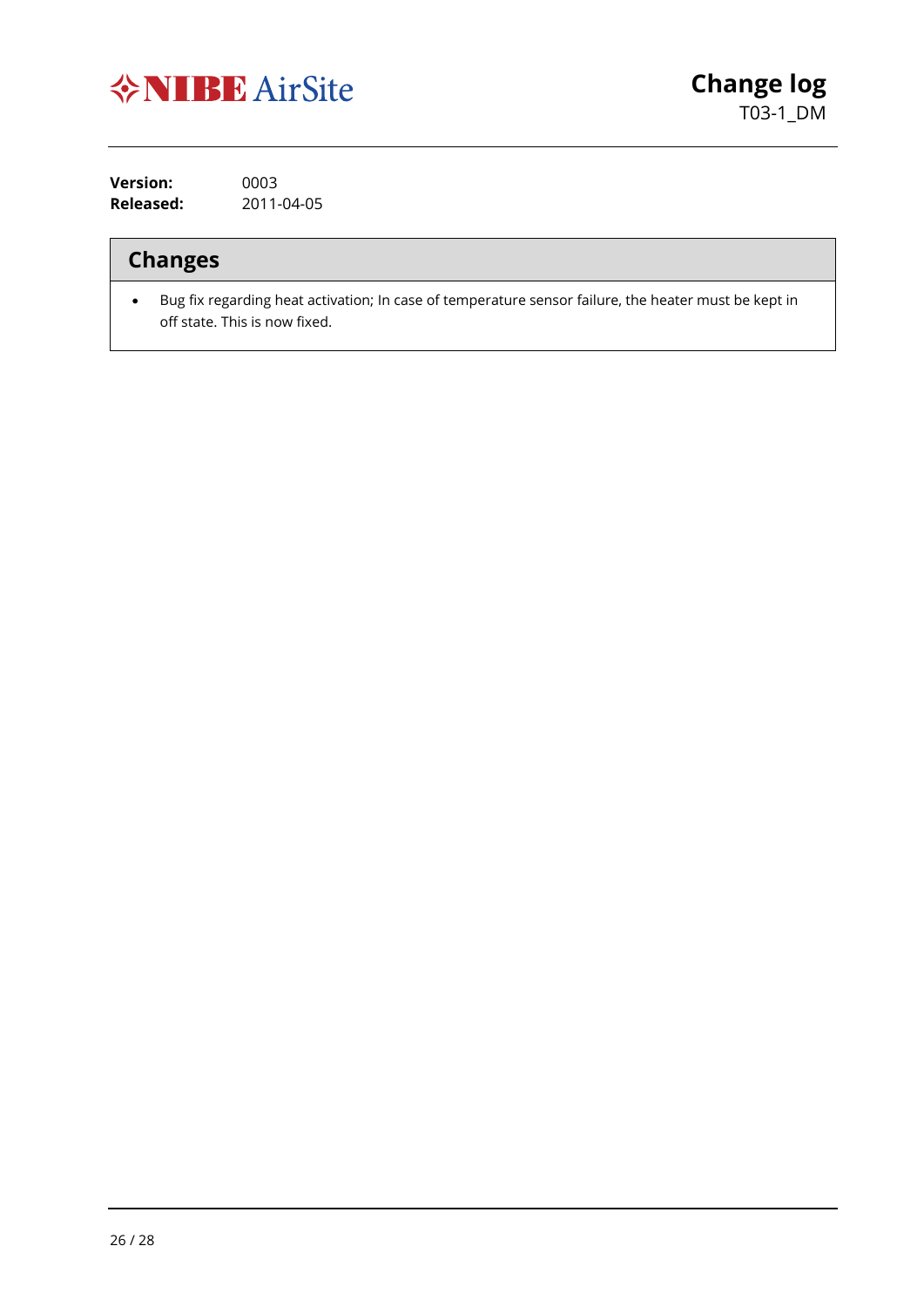

**Version:** 0002 **Released:** 2011-02-25

- First official program version for T03-1 DeltaManager.
- DFF included with this software; **T03-1\_DM\_Advanced\_Setup\_02**.